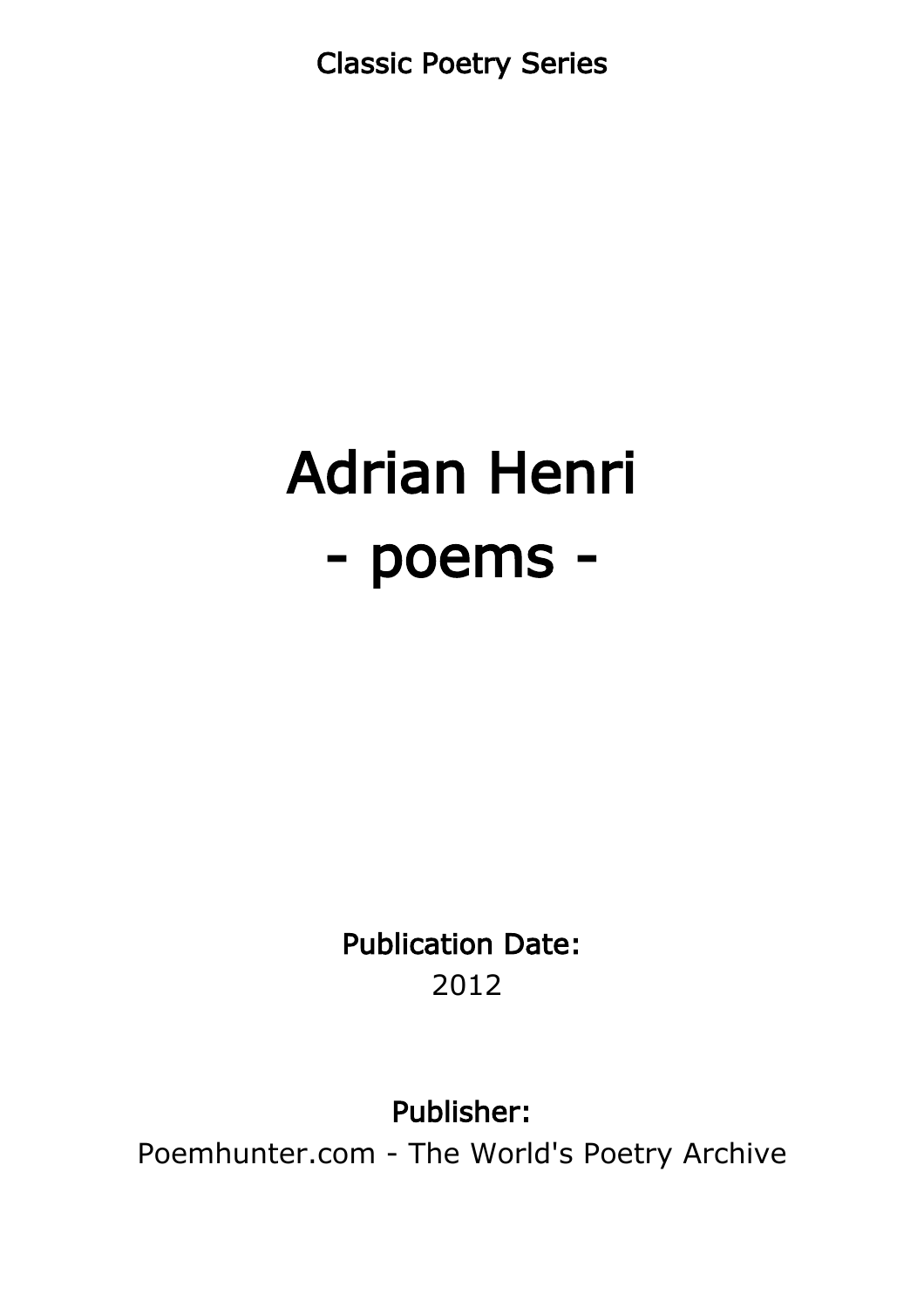# Adrian Henri(10 April 1932 - 20 December 2000)

Adrian Henri was a British poet and painter, best remembered as the founder of poetry-rock group The Liverpool Scene and as one of three poets in the bestselling anthology The Mersey Sound, along with <a href="

Adrian Henri's grandfather was a seaman from Mauritius who settled in Birkenhead, Cheshire, where Henri was born. In 1938, at the age of 6, Henri moved to Rhyl. Henri studied art at Newcastle and for a short time taught art at Preston Catholic College before going on later to lecture in art at both Manchester and Liverpool Colleges of Art. He was closely associated with other artists of the area and the era including the Pop artist Neville Weston and the conceptual artist Keith Arnatt. In 1972 he won a major prize for his painting in the John Moores competition. He was president of the Merseyside Arts Association and Liverpool Academy of the Arts in the 1970s and was an honorary professor of the city's John Moores University. He married twice, but had no children.

His career spanned everything from artist and poet to teacher, rock-and-roll performer, playwright and librettist. He could name among his friends John Lennon, George Melly, <a href="

His numerous publications include The Mersey Sound, with McGough and Patten—a best-selling poetry anthology that brought all three of them to wider attention—Wish You Were Here and Not Fade Away.

He was the leading light of a band, The Liverpool Scene, which released four LPs of poetry and music. Earlier, in 1955,he played washboard in the King's College, Newcastle Skiffle Group. He was a firm believer in live poetry reading, and read his poetry at many and varied venues as well as holding poetry workshops at schools and colleges. One of his last major poetry readings was at the launch of The Argotist magazine in 1996.

He died in Liverpool aged 68 following a long illness. Shortly before his death, he was awarded the Freedom of the City of Liverpool in recognition of his contribution to Liverpool's cultural scene. He also received an honorary doctorate from the University of Liverpool.

He described his early philosophy as, "If you think you can do it and you want to do it — then do it."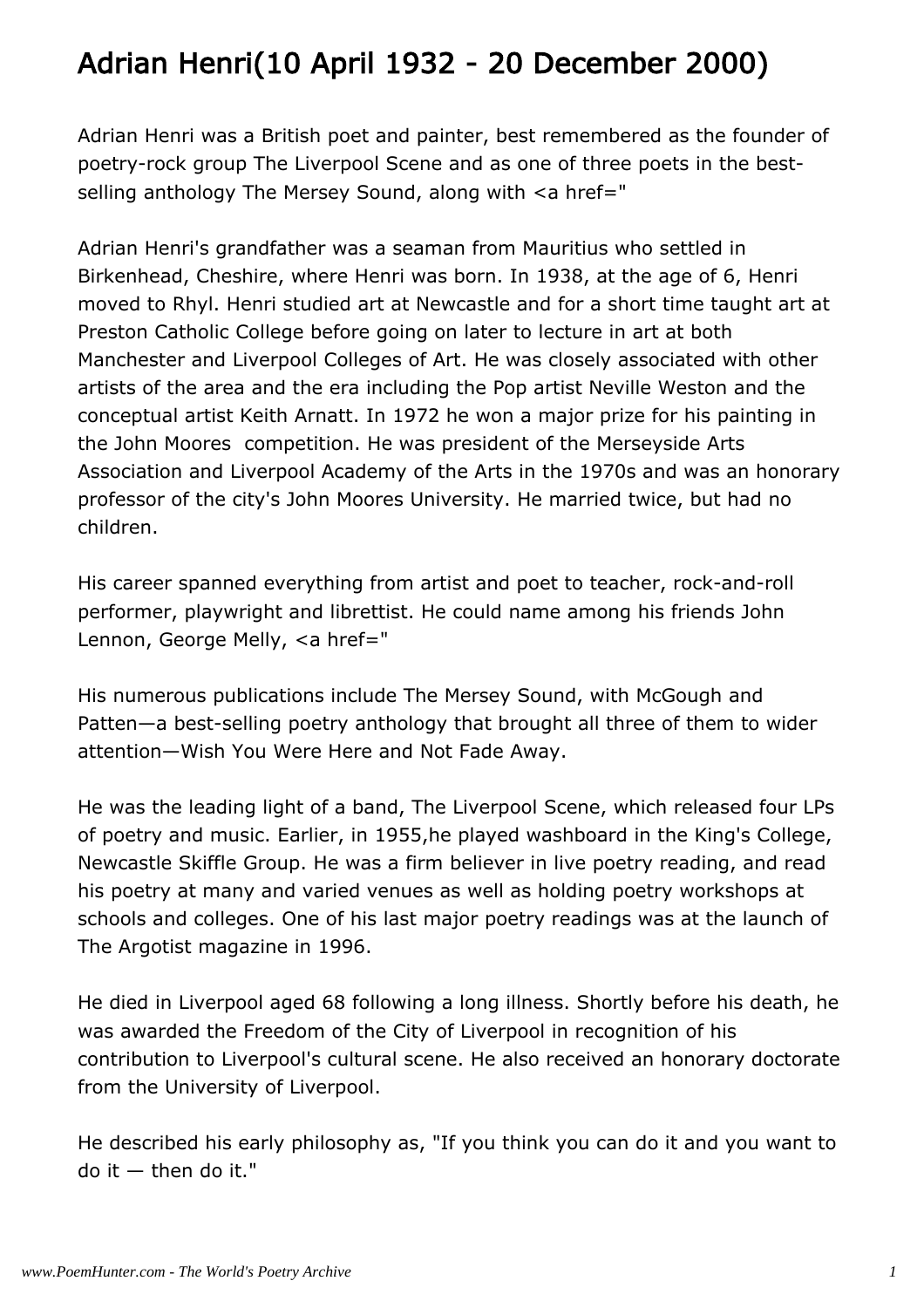# Adrian Henri's Talking After Christmas Blues

Well I woke up this mornin' it was Christmas Day And the birds were singing the night away I saw my stocking lying on the chair Looked right to the bottom but you weren't there there was apples oranges chocolates . .. . aftershave but no you.

So I went downstairs and the dinner was fine There was pudding and turkey and lots of wine And I pulled those crackers with a laughing face Till I saw there was no one in your place there was mincepies brandy nuts and raisins . . . mashed potato but no you.

Now it's New Year and it's Auld Lang Syne And it's 1 2 o'clock and I'm feeling fine Should Auld Acquaintance be Forgot? I don't know girl, but it hurts a lot there was whisky vodka dry Martini (stirred but not shaken) .... and 12 New Year resolutions all of them about you.

So it's all the best for the year ahead

As I stagger upstairs and into bed Then I looked at the pillow by my side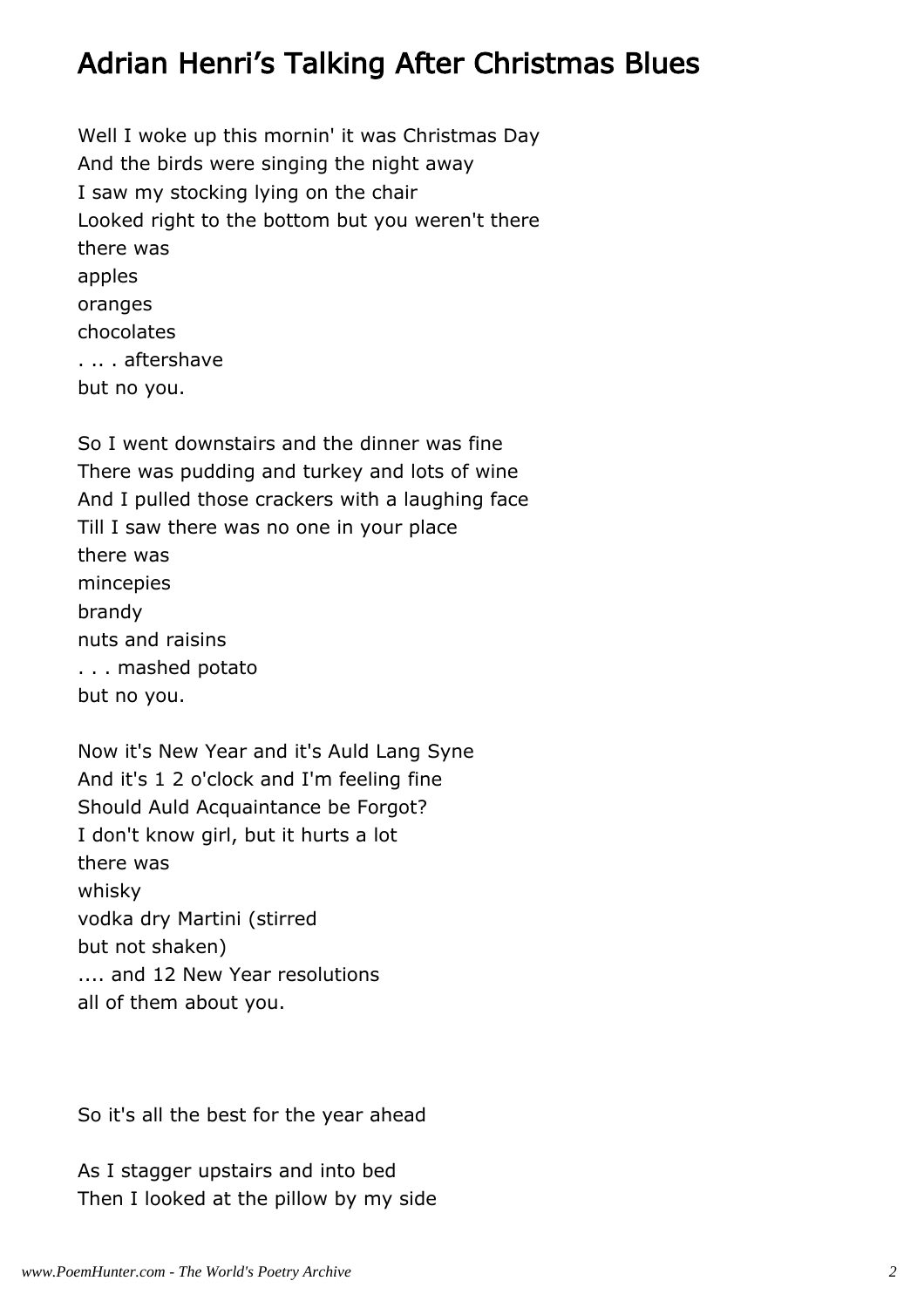. . .I tell you baby I almost cried

there'll be

Autumn

Summer Spring . . . . and Winter

all of them without you.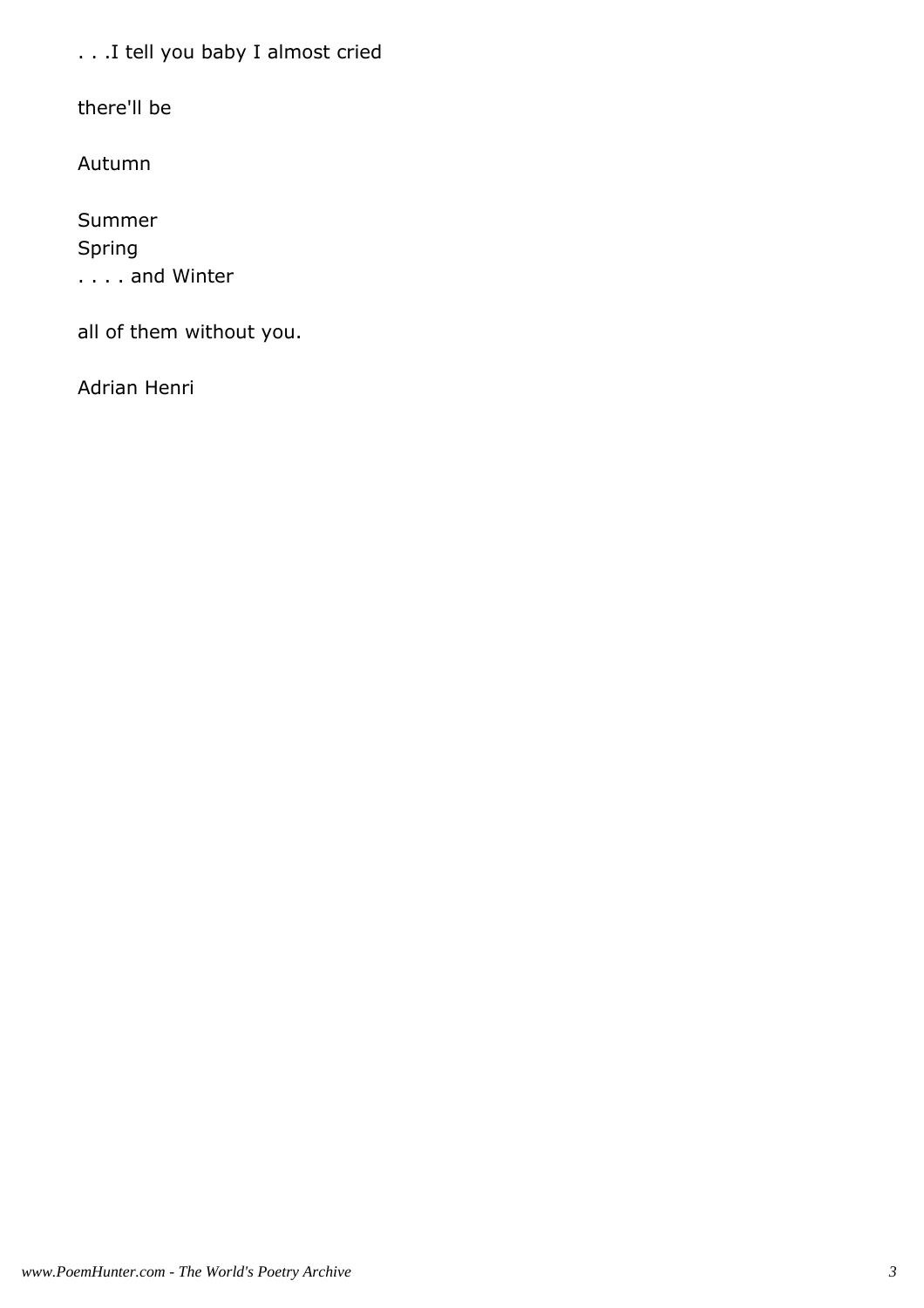### Adrian Henri's Last Will And Testament

`No one owns life, but anyone who can pick up a Fryingpan owns death.' William Burroughs

To whom it may concern:

As my imminent death is hourly expected these days/ carbrakes screaming on East Lancs tarmac/trapped in the blazing cinema/mutely screaming I TOLD YOU SO from melting eyeballs as the whitehot fireball dissolves the Cathedral/being the first human being to die of a hangover/ dying of over-emotion after seeing 20 schoolgirls waiting at a zebracrossing.

I appoint Messrs Bakunin and Kropotkin my executors and make the following provisions:

1. I leave my priceless collections of Victorian Oil Lamps, photographs of Hayley Mills, brass fenders and Charlie Mingus records to all Liverpool poets under 2 3 who are also blues singers and failed sociology students.

2. I leave the entire East Lancs Road with all its landscapes to the British people.

3. I hereby appoint Wm. Burroughs my literary executor, instructing him to cut up my collected works and distribute them through the public lavatories of the world.

4. Proceeds from the sale of relics: locks of hair, pieces of floorboards I have stood on, fragments of bone flesh teeth bits of old underwear etc. to be given to my widow.

5. I leave my paintings to the Nation with the stipulation that they must be exhibited in Public Houses, Chip Shops, Coffee Bars and the Cellar Clubs throughout the country.

6. Proceeds from the sale of my other effects to be divided equally amongst the 20 most beautiful schoolgirls in England (these to be chosen after due deliberation and exhaustive tests by an informal committee of my friends).

Adrian Henri Jan. '64 Witnessed this day by: James Ensor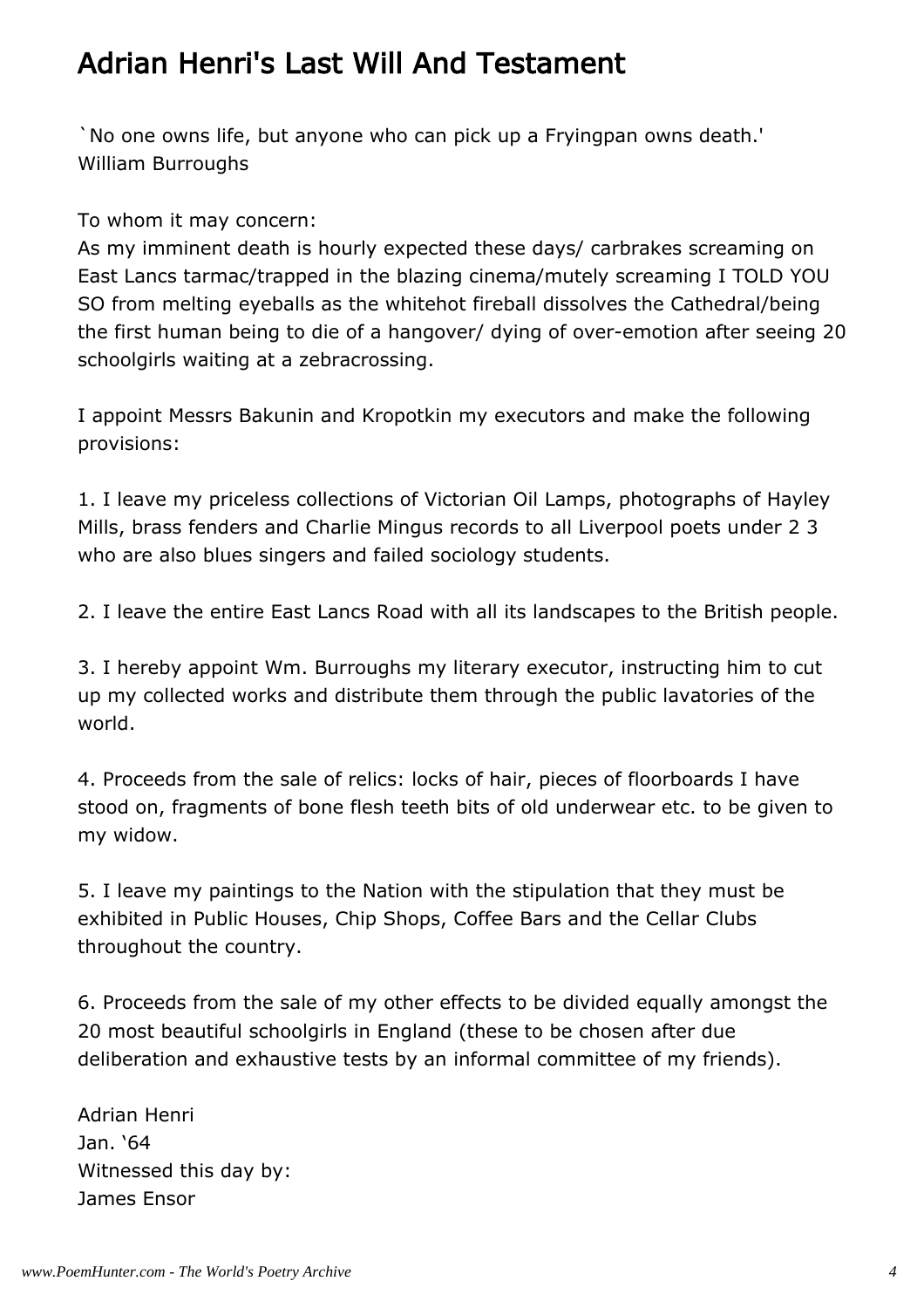Charlie `Bird' Parker.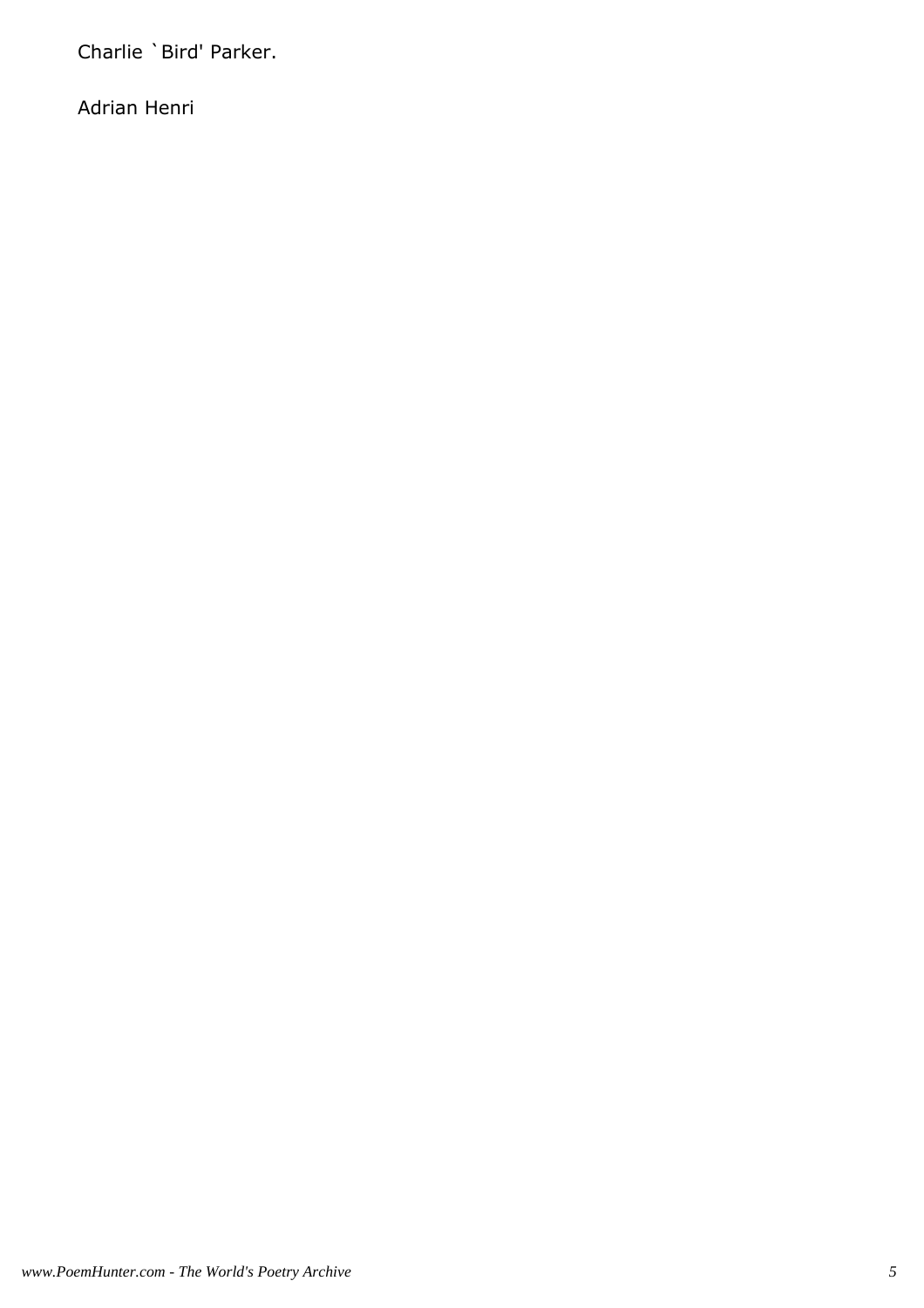### Any Prince To Any Princess

August is coming and the goose, I'm afraid, is getting fat. There have been no golden eggs for some months now. Straw has fallen well below market price despite my frantic spinning and the sedge is, as you rightly point out, withered.

I can't imagine how the pea got under your mattress. I apologize humbly. The chambermaid has, of course, been sacked. As has the frog footman. I understand that, during my recent fact-finding tour of the Golden River, despite your nightly unavailing efforts, he remained obstinately froggish.

I hope that the Three Wishes granted by the General Assembly will go some way towards redressing this unfortunate recent sequence of events. The fall in output from the shoe-factory, for example: no one could have foreseen the work-to-rule by the National Union of Elves. Not to mention the fact that the court has been fast asleep for the last six and a half years.

The matter of the poisoned apple has been taken up by the Board of Trade: I think I can assure you the incident will not be repeated.

I can quite understand, in the circumstances, your reluctance to let down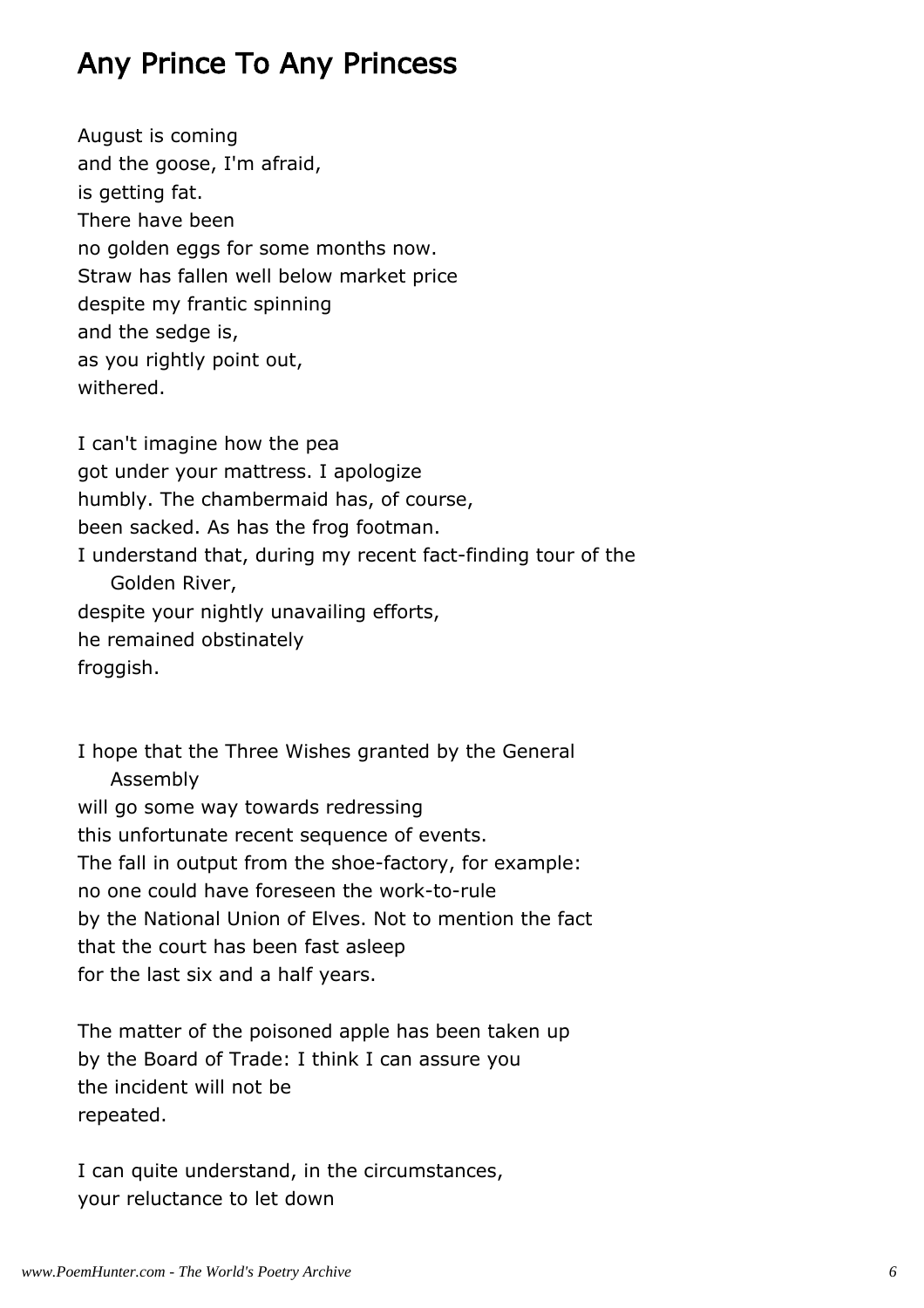your golden tresses. However I feel I must point out that the weather isn't getting any better and I already have a nasty chill from waiting at the base of the White Tower. You must see the absurdity of the situation. Some of the courtiers are beginning to talk, not to mention the humble villagers. It's been three weeks now, and not even a word.

Princess, a cold, black wind howls through our empty palace. Dead leaves litter the bedchamber; the mirror on the wall hasn't said a thing since you left. I can only ask, bearing all this in mind, that you think again,

let down your hair,

reconsider.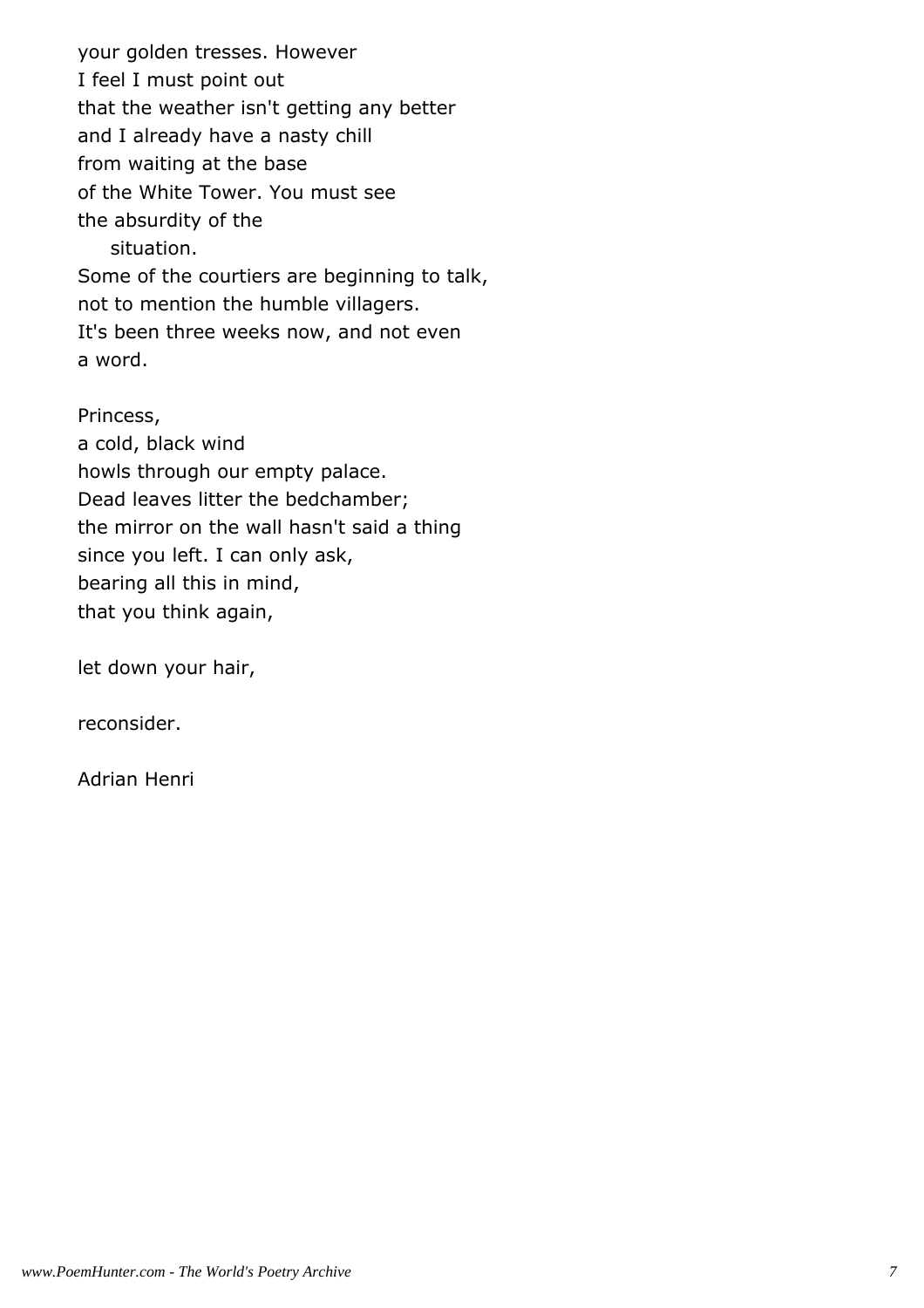# Country Song

`Lily of the Valley (Convalaria Majalis, fam. Lilliaceae). Grows wild in N. England. Commonly cultivated. Flowers in May. Berries red when ripe. Leaves particularly poisonous because three constituents depress the heart, like Foxglove.'

What are the constituents that depress the heart? the scent of lilies in dark green silences under trees milkweed and ragwort and sunshine in hedges small flowers picked amongst trees when it's raining

A year ago You planted lilies in the valley of my mind There were lilies at the bottom of my garden And ferrys at the bottom of my street

Now

I sit here in sunlight with the smell of wild garlic Trying to tape record the sound of windflowers and celandines

Wondering What are the three constituents that depress the heart Without you here in the country?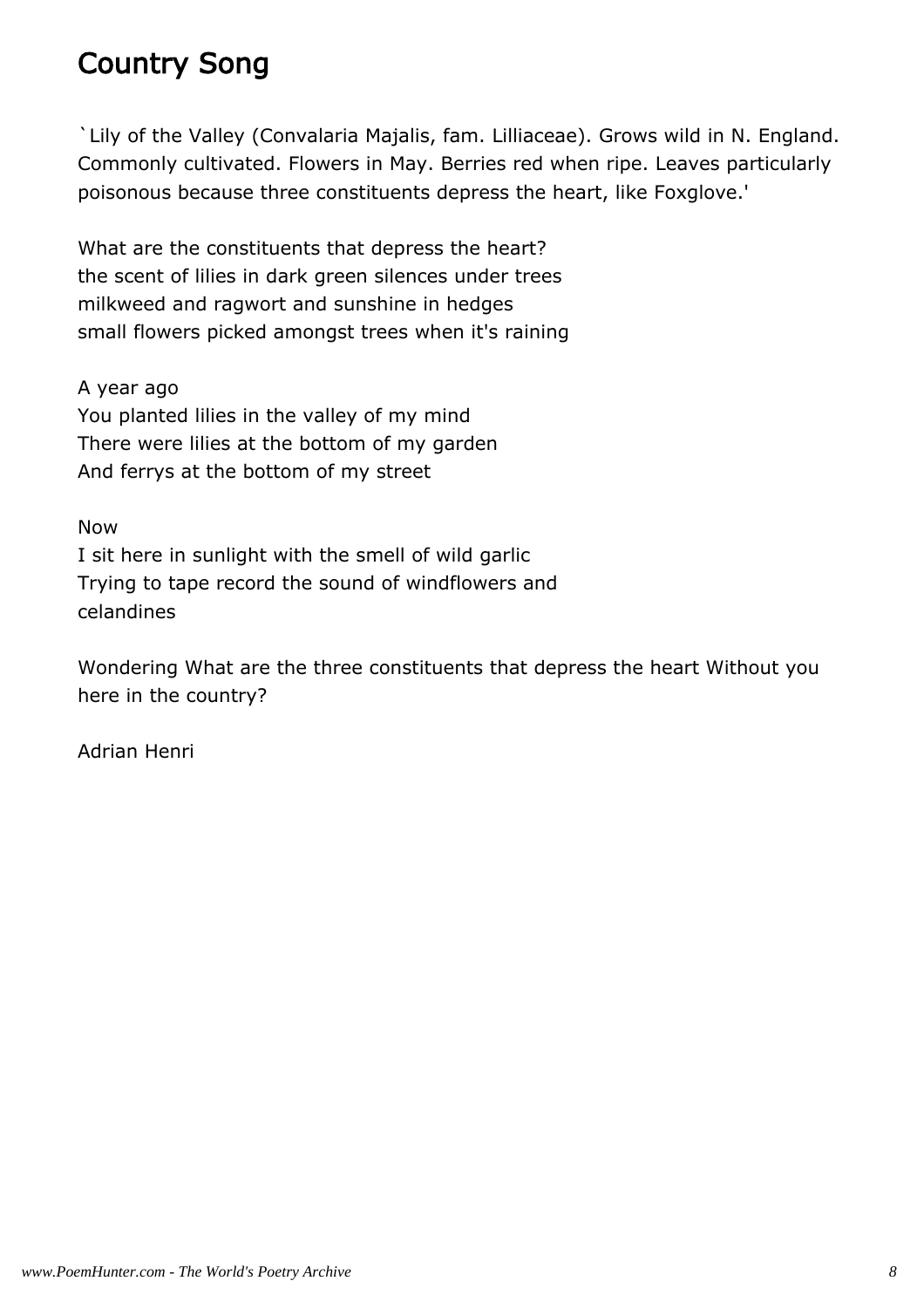# Don'T Worry/Everything's Going To Be All Right

Don't worry If your boyfriend doesn't treat you right baby Everything's going to be all right come with me And every poem I write will have your name in it Don't worry If the factories and villas cover the countryside Everything's going to be all right England will be given back to the animals and we'll find a home under fern leaves known only to foxes Don't worry If I can't afford to buy you coffee after school Everything's going to be all right Soon the poem will replace the pound sterling as international currency and Britain Will get on the poem standard again Don't worry About those lunatics in the government Everything's going to be all right The country will be governed by beautiful girls under I8 (and you will let me carry your portfolio home from the House) Don't worry About what happened the other night Everything's going to be all right They'll give you contraceptive pills shaped like jellybabies with your milk at playtime Don't worry about what your Dad says about the younger generation Everything's going to be all right There'll be involuntary euthanasia for everyone over 30 not a poet painter or musician. Don't worry About the rain Everything's going to be all right The streets will be covered with tiny pink flowers like the ones on your suspender belt Bathing suits will be banned from beaches School uniforms will be the only kind allowed in public Your end‑of‑term report will be marked out of 100 for sex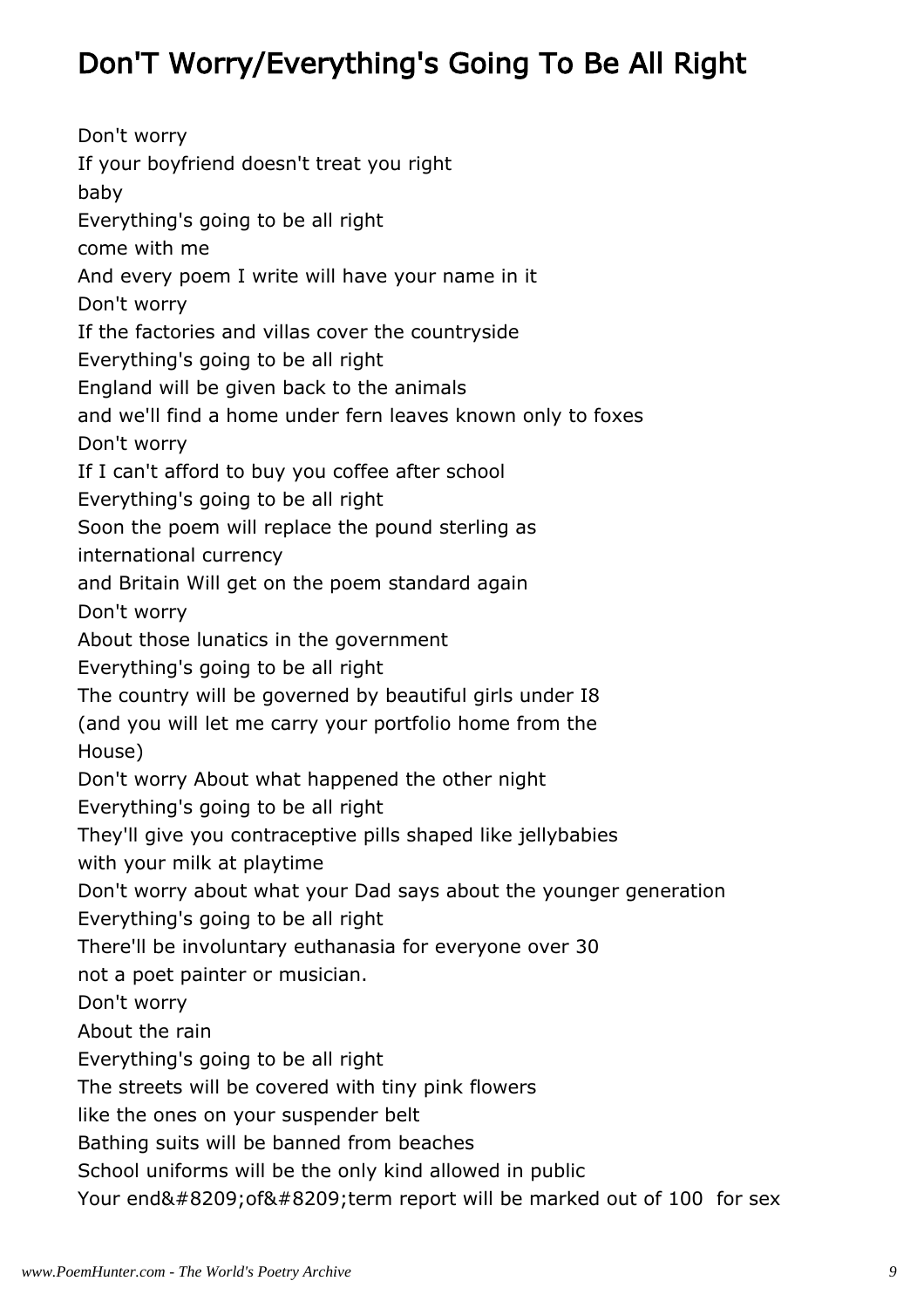appeal (and you will be Top of the Form) Policemen will be beaten up by poets Trade Unions will be taken over by workers There'll be 24‑ hour licensing And everything will be on the National Drink Service your parents will wake us every morning with breakfast Your teacher will smile at notes saying we stayed in bed late Your face will be in every art gallery Your name in every book of poetry So Don't worry Everything's going to be all right.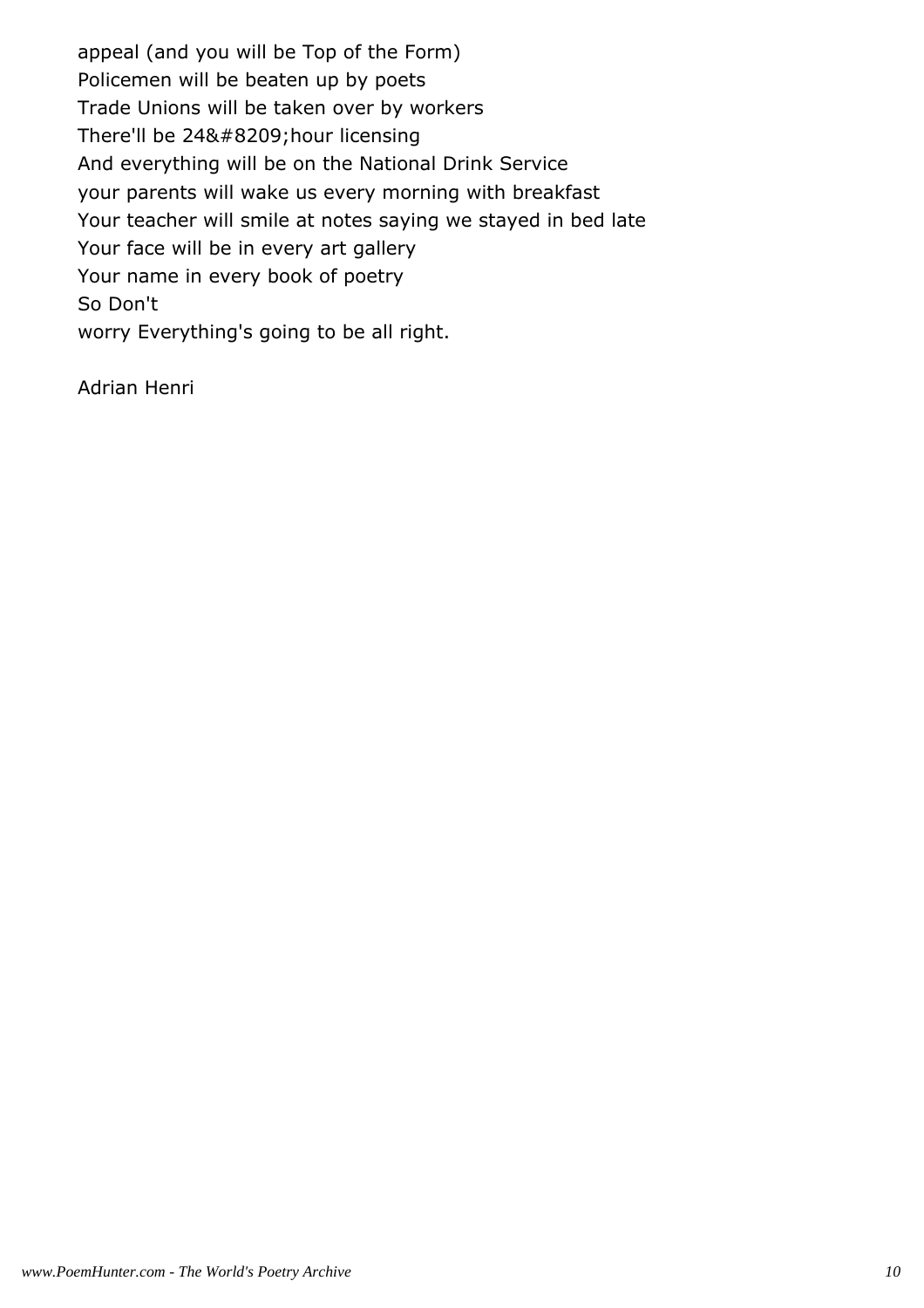### Galactic Lovepoem

Warm your feet at the sunset Before we go to bed Read your book by the light of Orion With Sirius guarding your head Then reach out and switch off the planets We'll watch them go out one by one You kiss me and tell me you love me By the light of the last setting sun We'll both be up early tomorrow A new universe has begun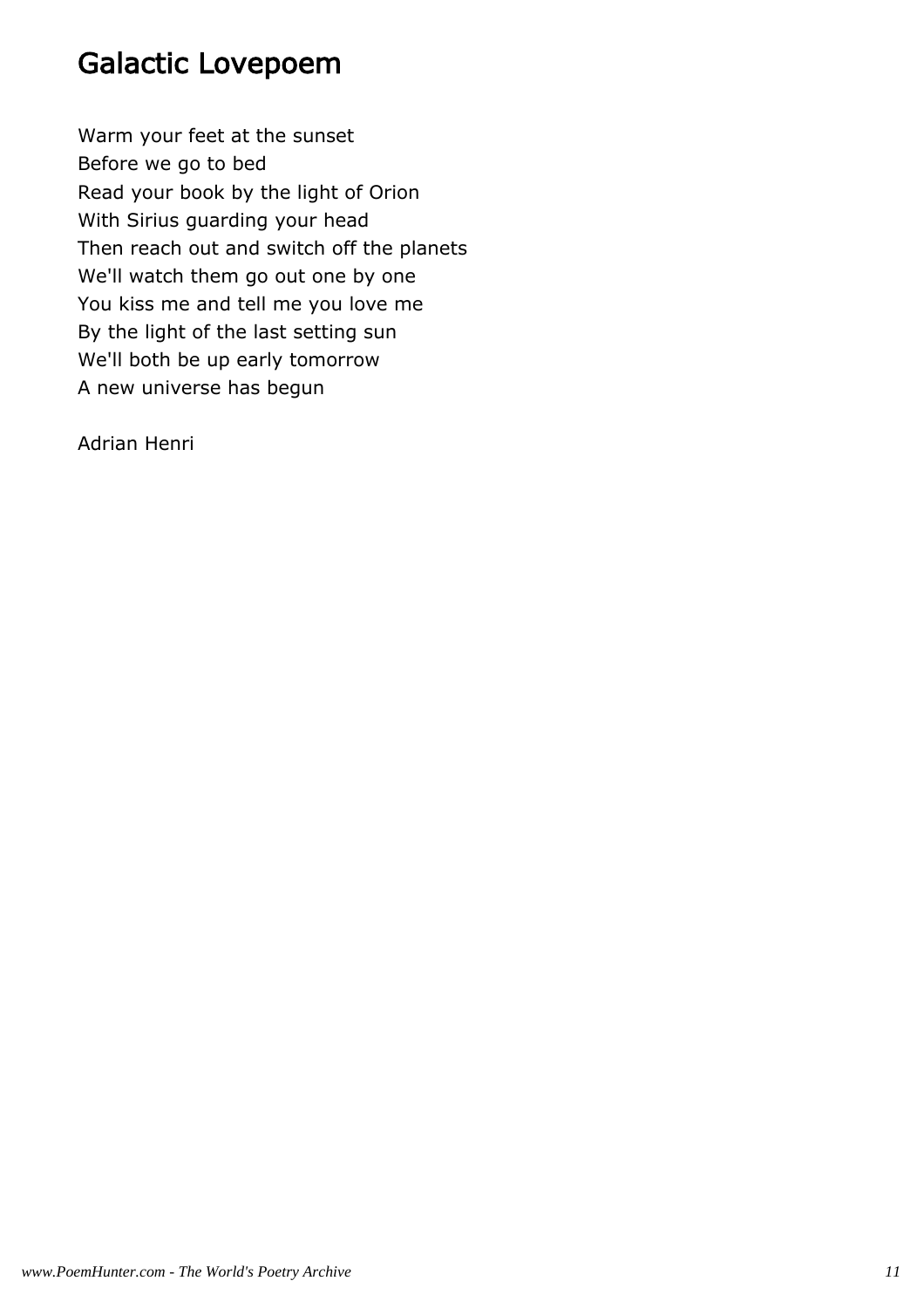### Great War Poems

I.

The same old soldiers walking along the same old skyline

2.

Dead hand through the sandbags reaching out for the cream-and -white butterfly

3

mud/water under duckboards/mud/rats scamper in starshell darkness/mud/smell of shit and rotting bodies/mud/resting your sweaty forehead on the sandbags OVER THE TOP the first men in the lunar landscape.

4.

What did you do to the Great Whore, Daddy?'

5.

Poppies slightly out-of-focus and farmcarts bringing in the peaceful dead.

6.

The ghost of Wilfred Oven selling matches outside the Burlington Arcade.

7.

Seafog. Red flaring lights from the shore batteries. The roar of shells rattle of machineguns. Water running in the bilges. My feet slipping on the damp cobbles of the quayside.

8.

DON'T BE VAGUE - BLAME GENERAL HAIG.

9.

four white feathers clutched in a blood-stained envelope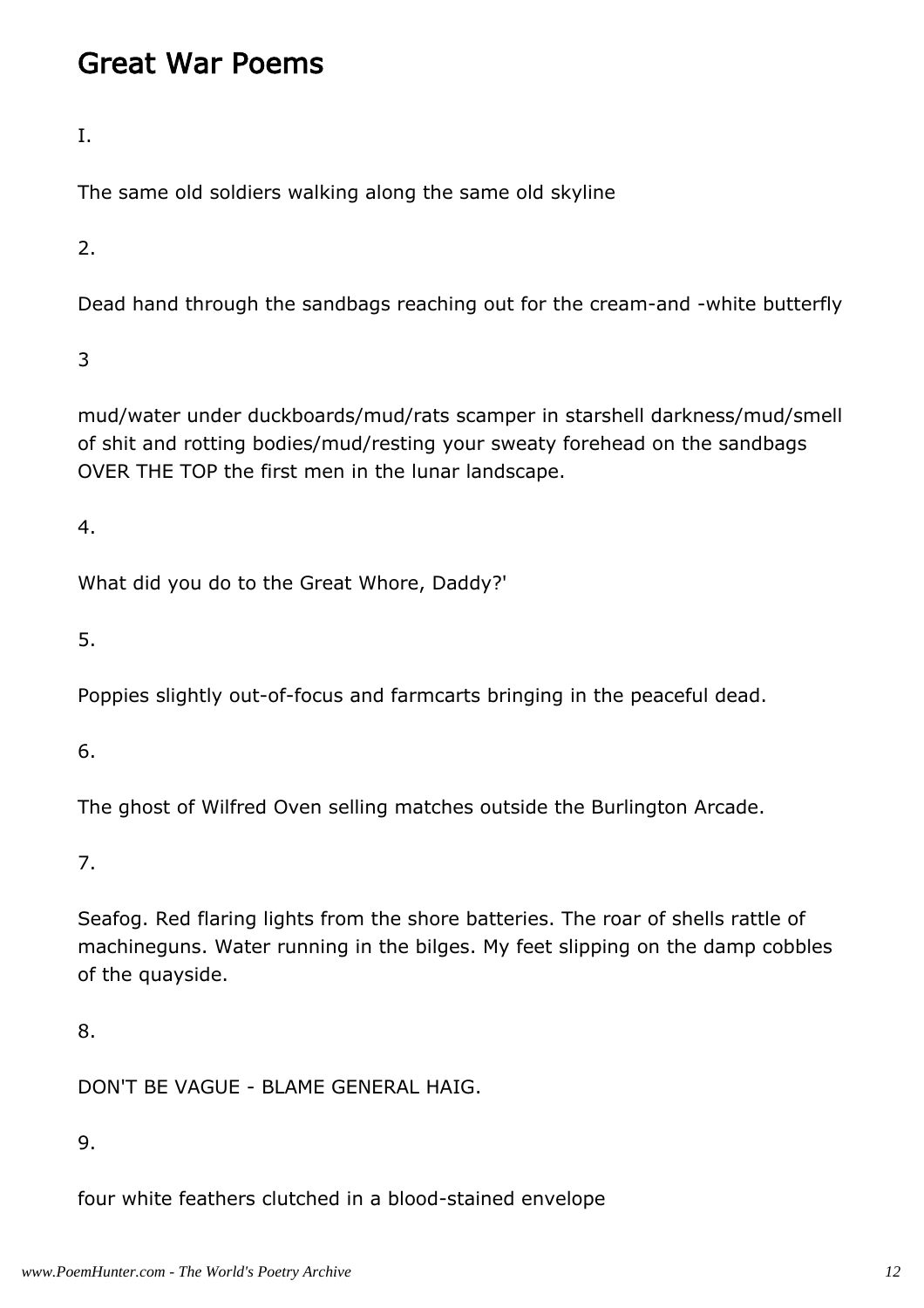a skull nestling in a bed of wild strawberries/boots mouldering green with fungus/saplings thrusting through rusting helmets/sunken barges drifting full of leaves down autumn rivers.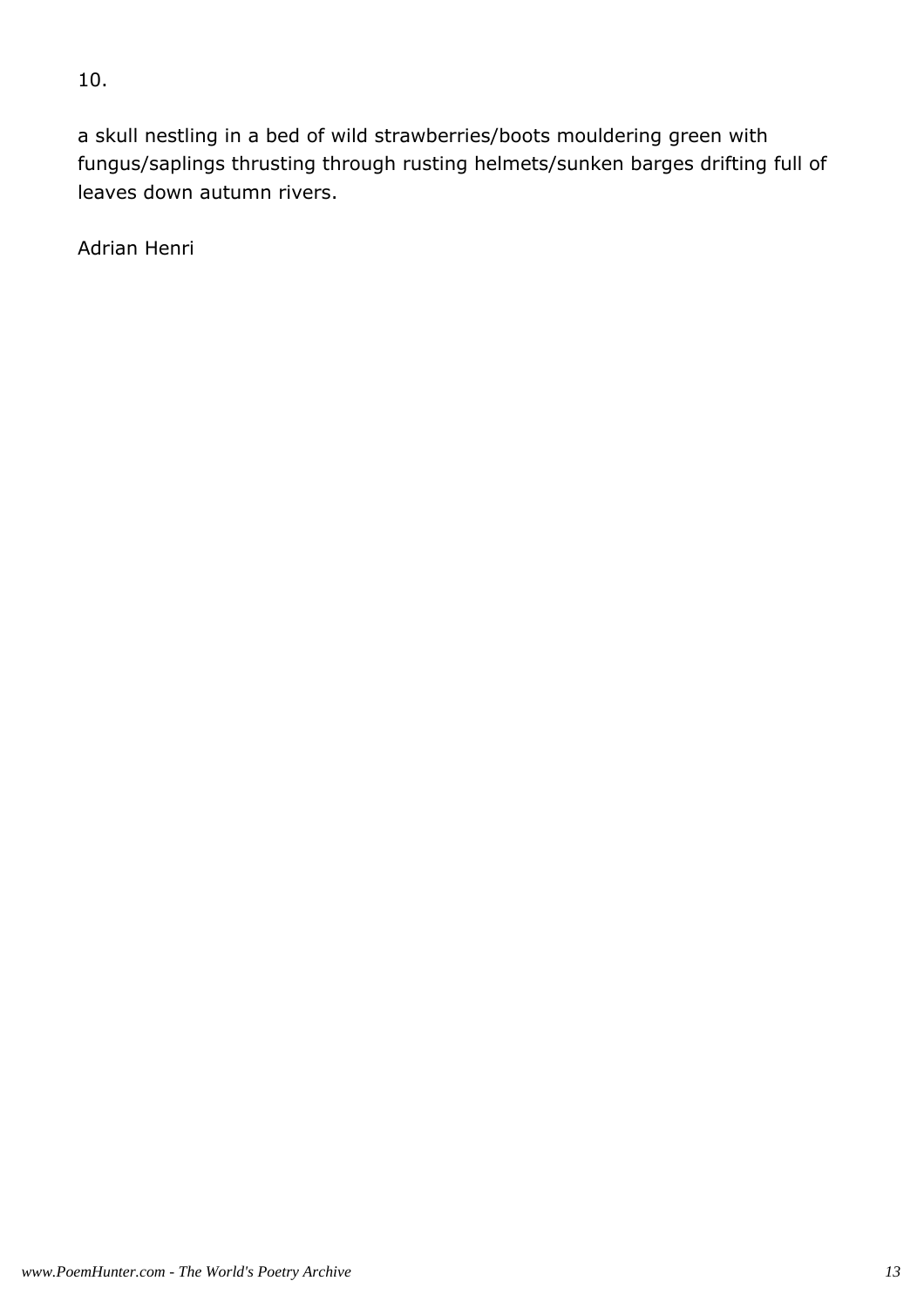# Holcombe Poem/Poem For A Girl I Didn'T Meet

walking on the moors thinking about how I didn't meet you yesterday heather underfoot and mist over Pendle the moor changing like an animal/brown to green grey to purple with the weather sky blue at the edges like a letter that came too late . . . . Undine rising from the maters her golden hair dripping in the moonlight . . . dead bird on a fence blood dripping from its neck . . . Isis ,searching the rushes for her murdered lover . . . small girl with a fishing rod in a rushing valley full of ferns . . . the last .supper followed by the Four lust Desserts . . . watching the white mocking figure at the edge of the DarkForest . . . beating naked blond haired girls with long stemmed purple flowers . . . Osiris judging the dead mist rising up the valley seaweed tangled in her moonlight hair . . .

trains moving through valleys chimneys springing from hillsides streams tumbling through boulders clouds tilting from the horizon and me on the moors thinking about the girl I never met.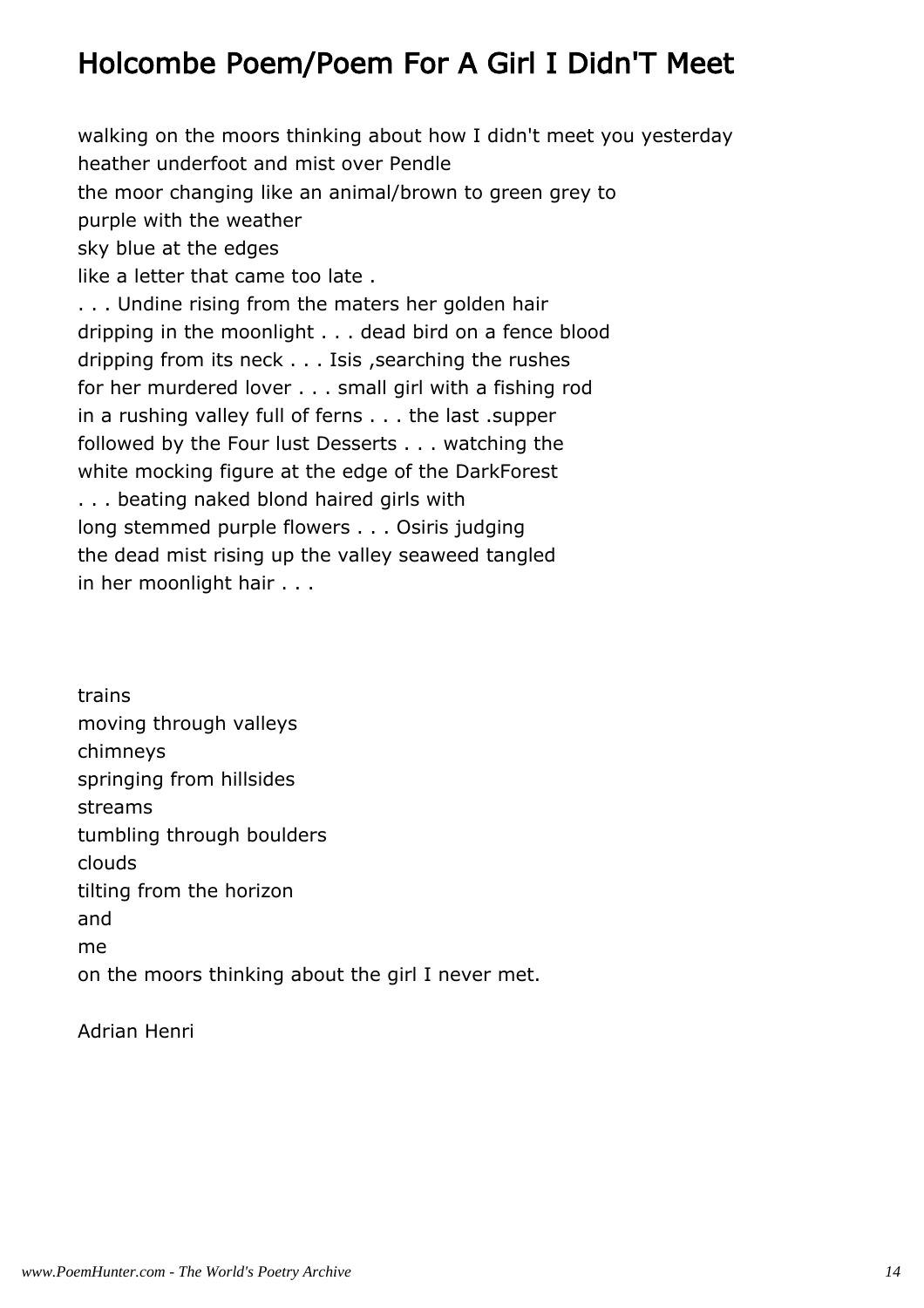# I Want To Paint

#### I

I want to paint 2000 dead birds crucified on a background of night Thoughts that lie too deep for tears Thoughts that lie too deep for queers Thoughts that move at 186,000 miles/second The Entry of Christ into Liverpool in 1966 The installation of Roger McGough in the Chair of Poetry at Oxford Francis Bacon making the President's Speech at the Royal Academy dinner

I want to paint 50 life-sized nudes of Marianne Faithfull (all of them painted from life) Welsh Maids by Welsh Waterfalls Heather Holden as Our Lady of Haslingden A painting as big as Piccadilly full of neon signs and buses Christmas decorations and beautiful girls with dark blonde hair shading their faces

I want to paint The assassination of the entire Royal Family Enormous pictures of every pavingstone in Canning Street The Beatles composing a new national anthem Brian Patten writing poems with a flamethrower on disused ferry boats A new cathedral 50 miles high made entirely of pram wheels An empty Woodbine packet covered in kisses I want to paint A picture made from the tears of dirty-faced children in Chatham Street

I want to paint I LOVE YOU across the steps of St. George's hall I want to paint

Pictures II

I want to paint The Simultaneous and Historical Faces of Death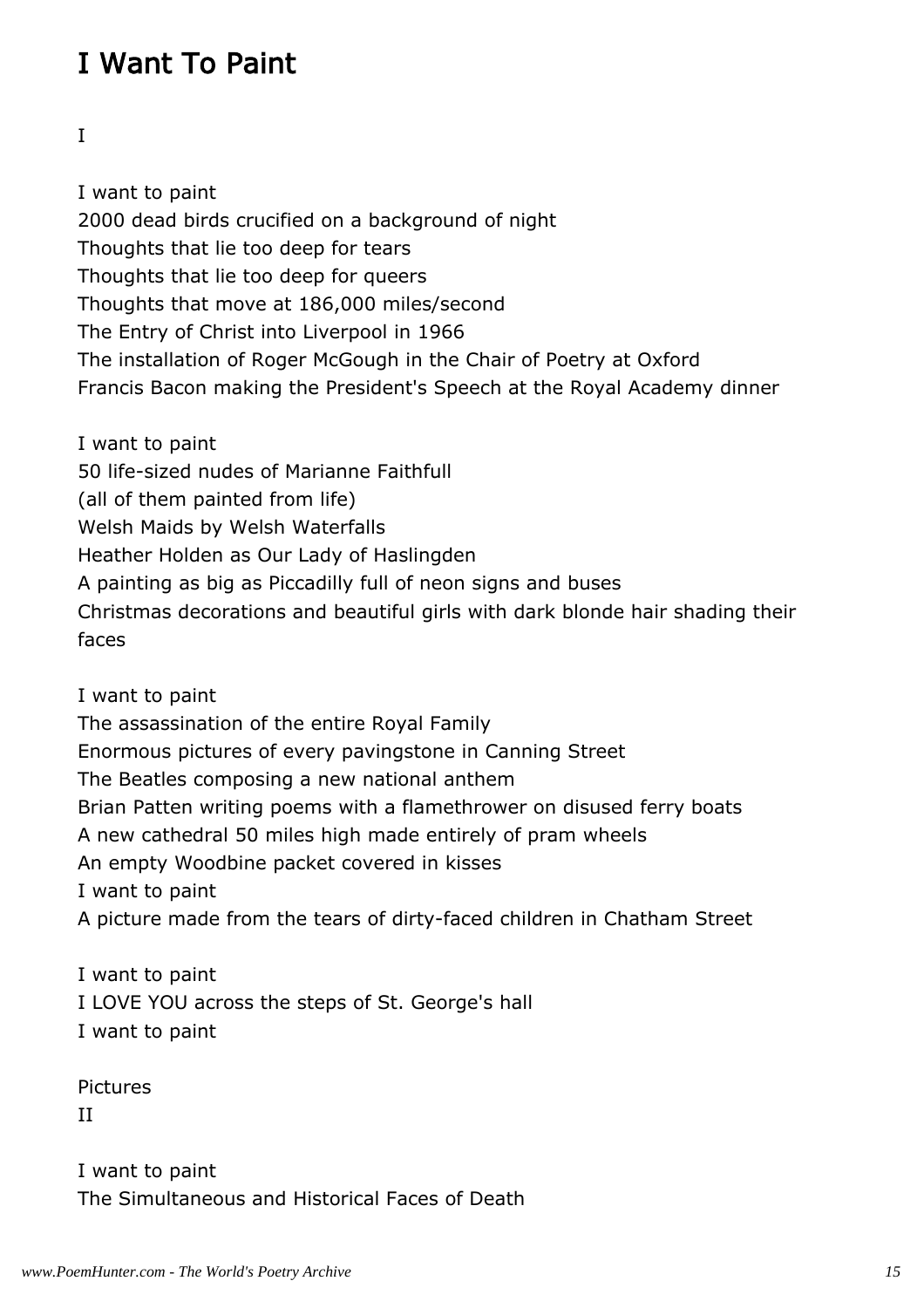10,000 shocking pink hearts with your name on The phantom negro postmen who bring me money in my dreams The first plastic daffodil of spring pushing its way Through the OMO packets in the supermarket The portrait of every sixth-form schoolgirl in the country A full-scale map of the world with YOU at the centre An enormous lily-of-the-valley with every flower on a separate canvas

Life-sized jelly babies shaped like Hayley Mills A black-and-red flag flying over Parliament I want to paint Every car crash on all the motorways of England Pere Ubu at 11 o'clock at night in Lime Street A SYSTEMATIC DERANGEMENT OF ALL THE SENSES in black running letters 50 miles high over Liverpool

I want to paint Pictures that children play hopscotch on Pictures that can be used as evidence at murder trials Pictures that can be used to advertise cornflakes Pictures that can be used to frighten naughty children Pictures worth their weight in money Pictures that tramps can live in Pictures that children would find in their stockings on Christmas morning Pictures that teenage lovers can send each other I want to paint

pictures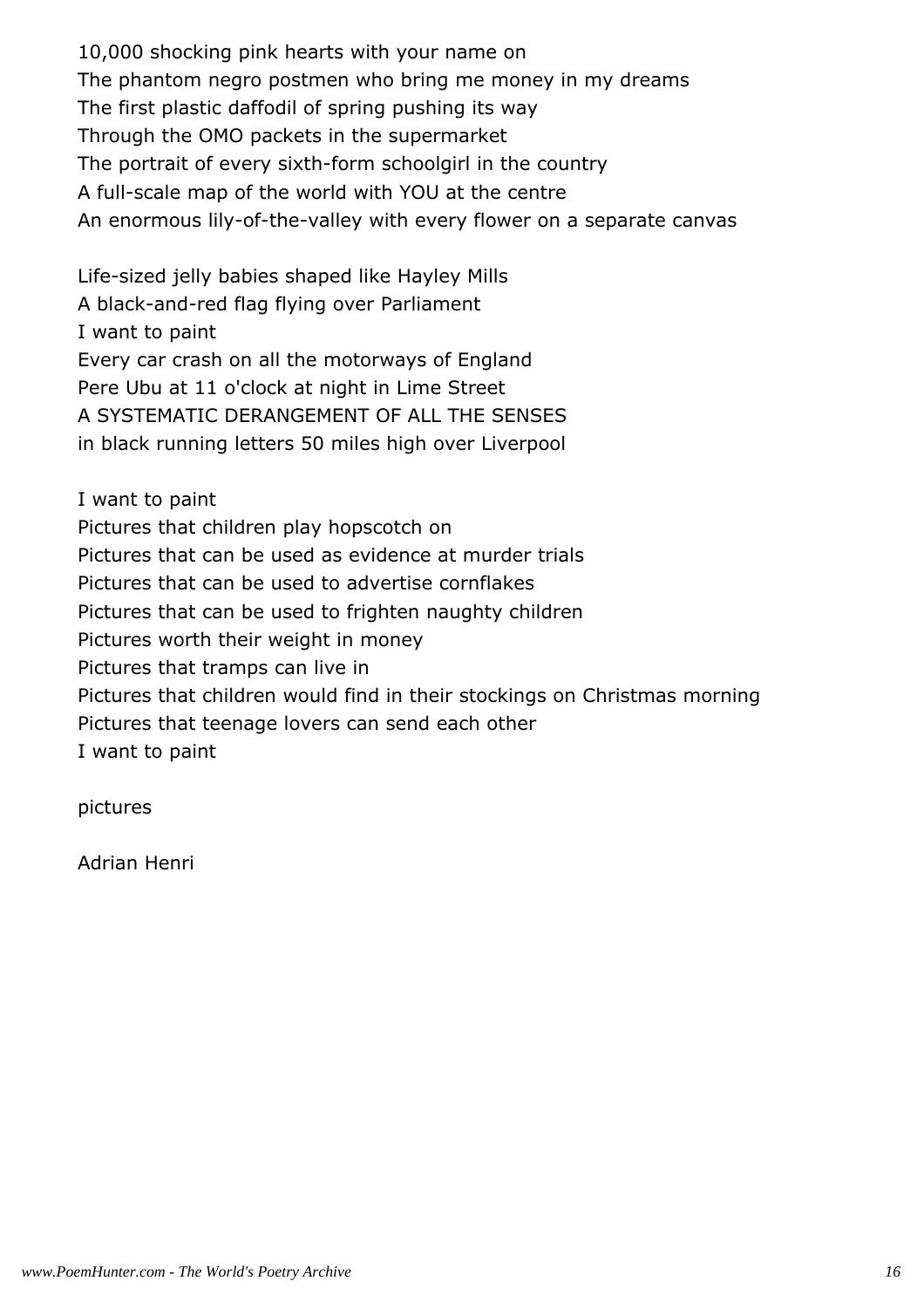# In The Midnight Hour

When we meet in the midnight hour country girl I will bring you night flowers coloured like your eyes in the moonlight in the midnight hour

I remember

Your cold hand held for a moment among strangers held for a moment among dripping trees in the midnight hour

I remember

Your eyes coloured like the autumn landscape walking down muddy lanes watching sheep eating yellow roses walking in city squares in winter rain kissing in darkened hallways walking in empty suburban streets saying goodnight in deserted alleyways

in the midnight hour

Andy Williams singing `We'll keep a Welcome in the Hillsides' for us When I meet you at the station The Beatles singing `We Can Work it Out' with James Ensor at the harmonium Rita Hayworth in a nightclub singing `Arcade Mia'

I will send you armadas of love vast argosies of flowers in the midnight hour country girl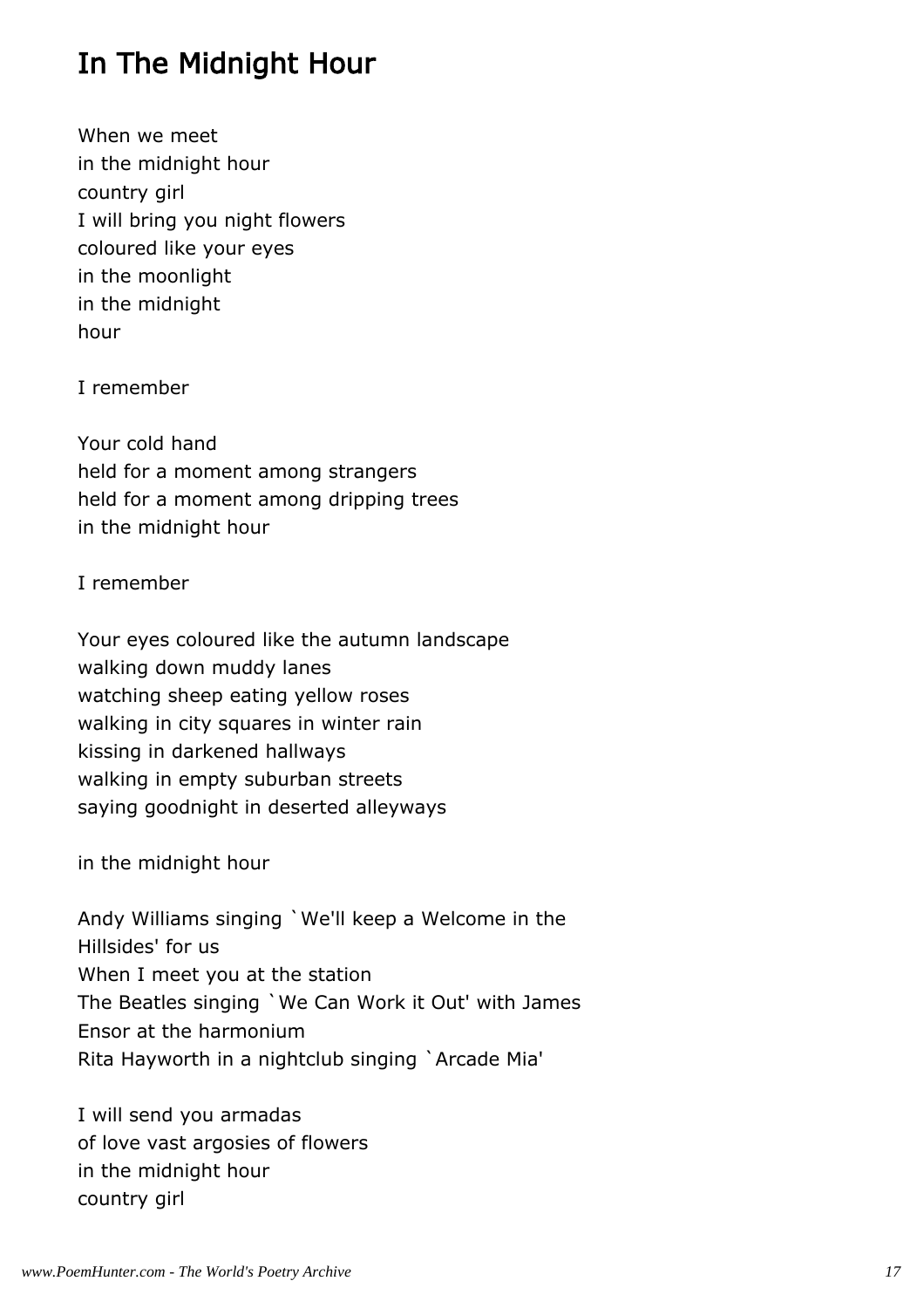#### when we meet

in the moonlight midnight hour country girl

I will bring you

yellow white eyes bright moon light mid night flowers

in the midnight hour.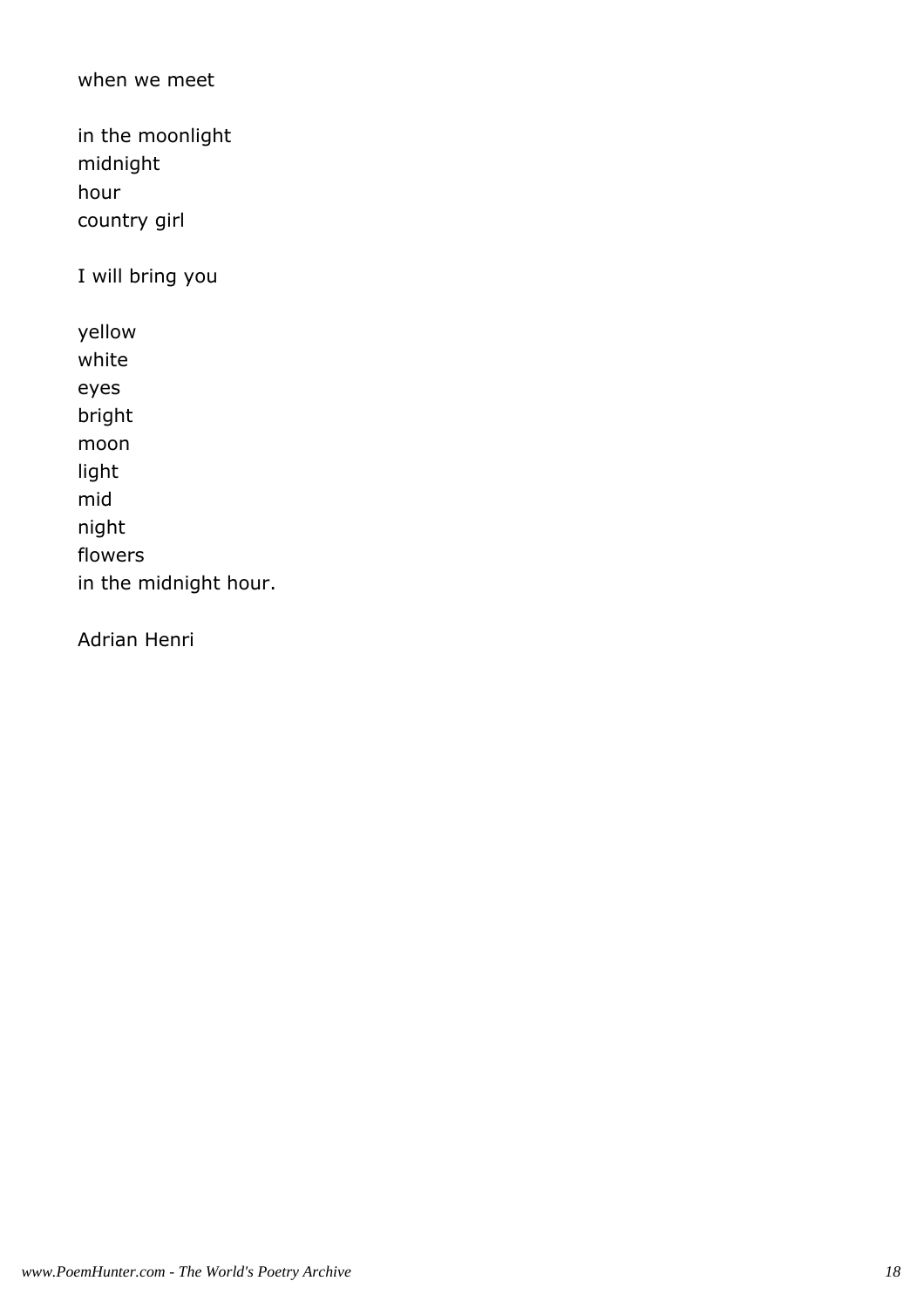# Liverpool Poems

I

GO TO WORK ON A BRAQUE!

2

Youths disguised as stockbrokers Sitting on the grass eating the Sacred Mushroom.

3

Liverpool I love your horny-handed tons of soil.

4

PRAYER FROM A PAINTER TO ALL CAPITALISTS: Open your wallets and repeat after me `HELP YOURSELF!'

5

There's one way of being sure of keeping fresh LIFEBUOY helps you rise again on the 3rd day after smelling something that smelt like other peoples' socks.

6

Note for a definition of optimism: A man trying the door of Yates Wine Lodge At quarter past four in the afternoon.

7

I have seen Pare UBU walking across Lime St And Alfred Jarry cycling down Elliott Street.

8

And I Saw DEATH in Upper Duke St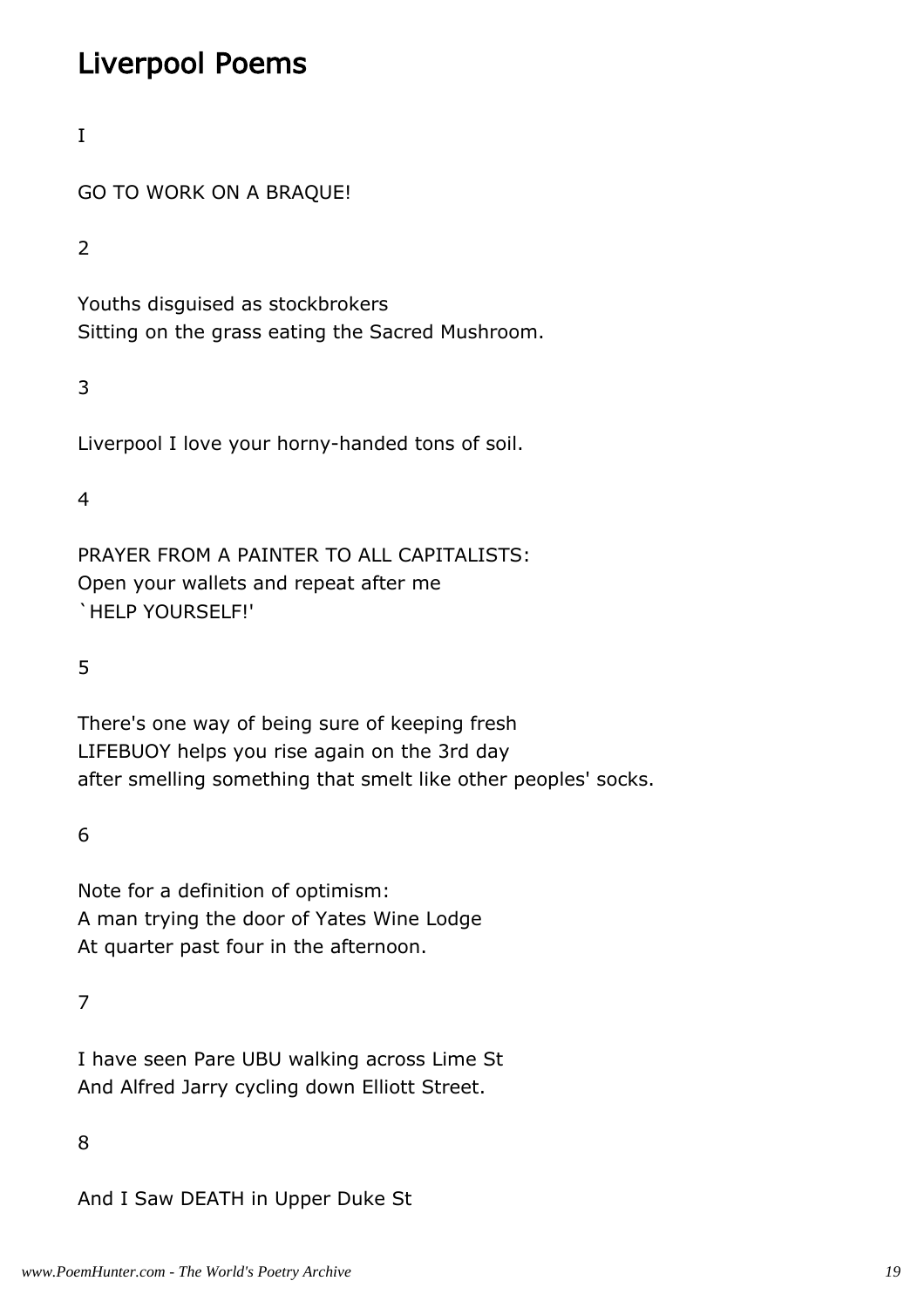Cloak flapping black tall Batman collar

Striding tall shoulders down the hill past the Cathedral brown shoes slightly down at the heel

9

Unfrocked Chinese mandarins holding lonely feasts in Falkner Sq gardens to enjoy the snow.

10

Prostitutes in the snow in Canning St like strange erotic snowmen And Marcel Proust in the Kardomah eating Madeleine butties dipped in tea.

II

Wyatt James Virgil and Morgan Earp with Doc Holliday Shooting it out with the Liver Birds at the Pier Head.

12

And a Polish gunman young beautiful dark glasses combatjacket/staggers down Little St Bride St blood dripping moaning clutches/collapses down a back jigger coughing/falls in a wilderness of Dazwhite washing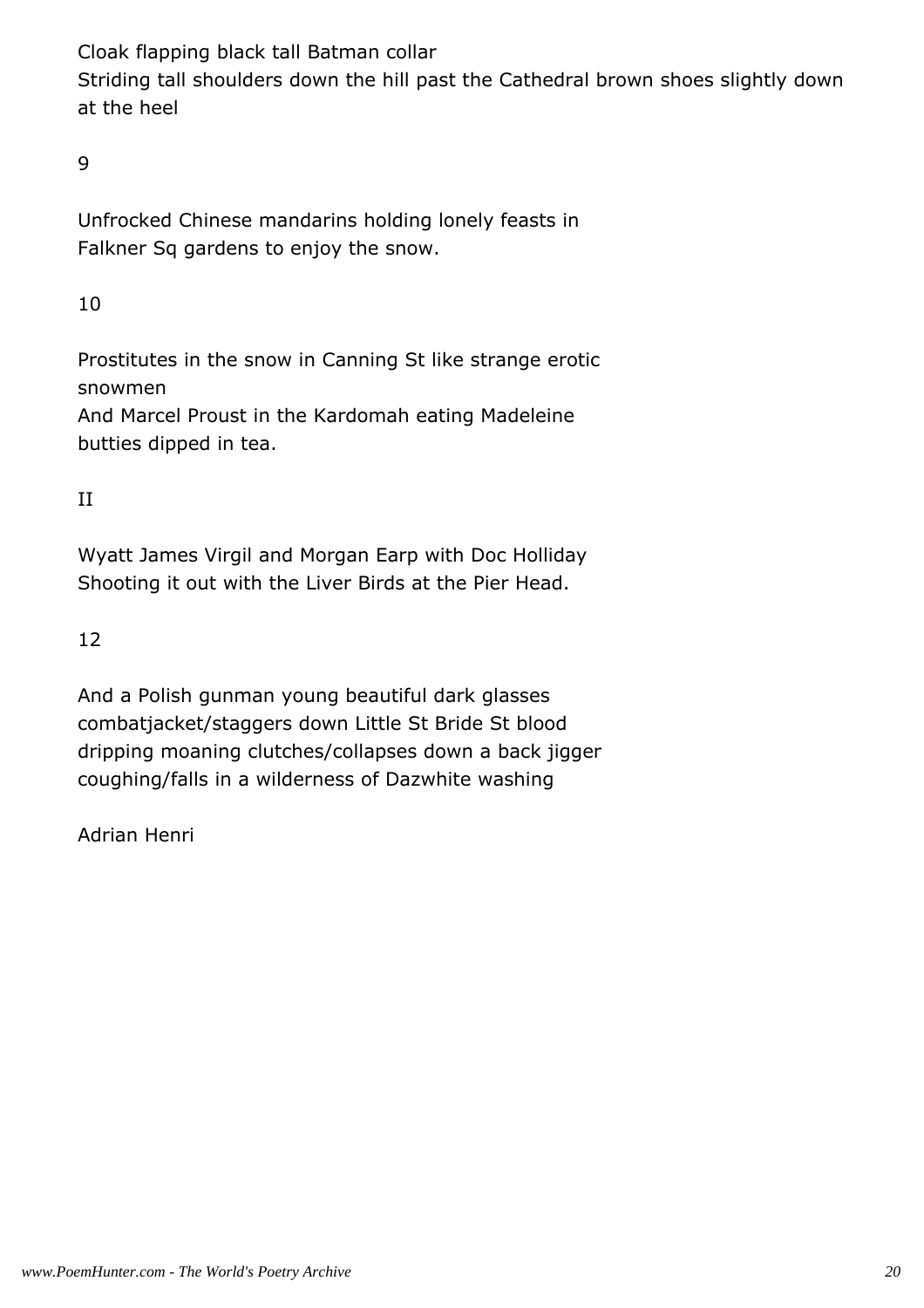# Love Is...

Love is...

Love is feeling cold in the back of vans Love is a fanclub with only two fans Love is walking holding paintstained hands Love is. Love is fish and chips on winter nights Love is blankets full of strange delights Love is when you don't put out the light Love is Love is the presents in Christmas shops Love is when you're feeling Top of the Pops Love is what happens when the music stops Love is Love is white panties lying all forlorn Love is pink nightdresses still slightly warm Love is when you have to leave at dawn Love is Love is you and love is me Love is prison and love is free Love's what's there when you are away from me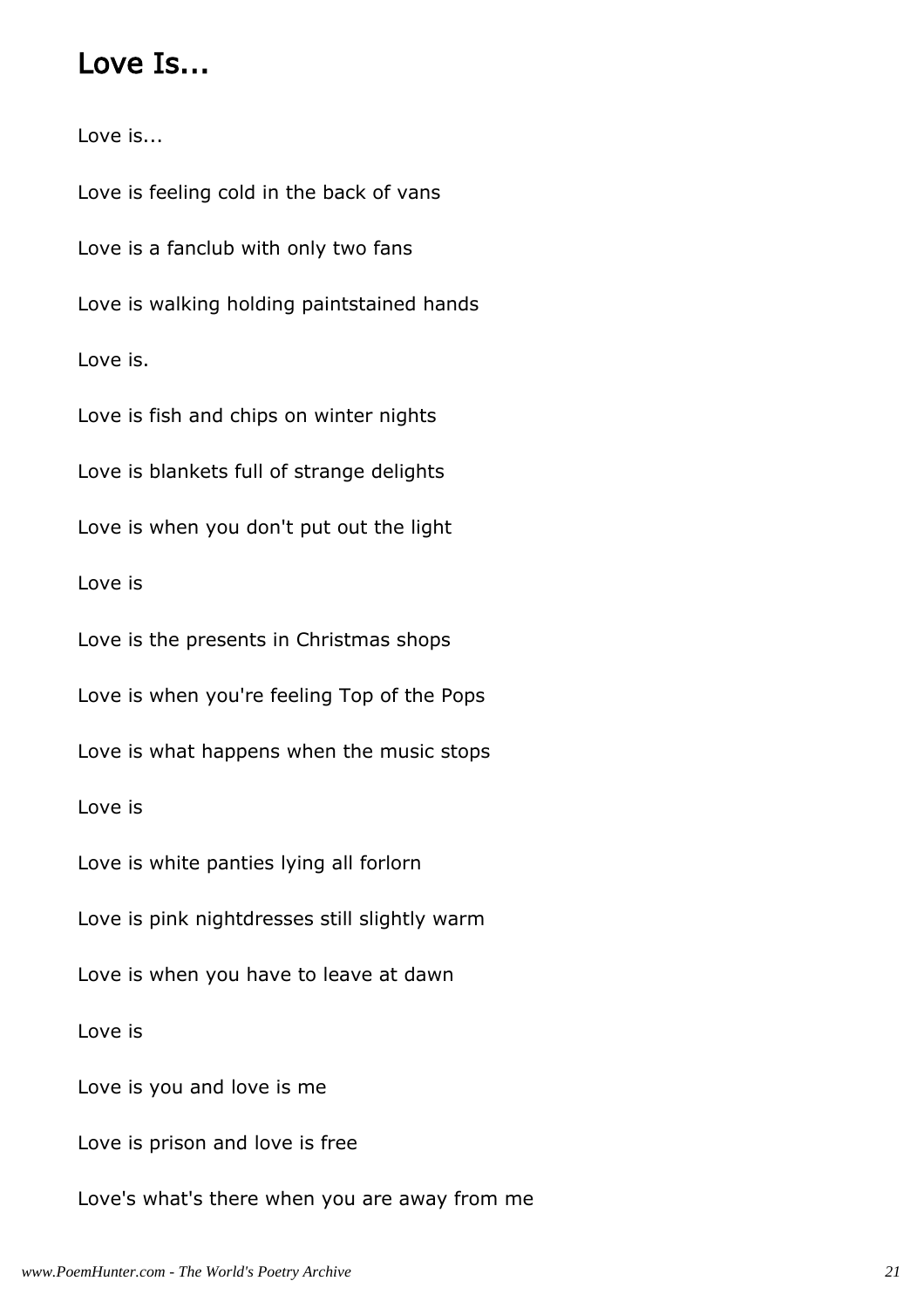Love is...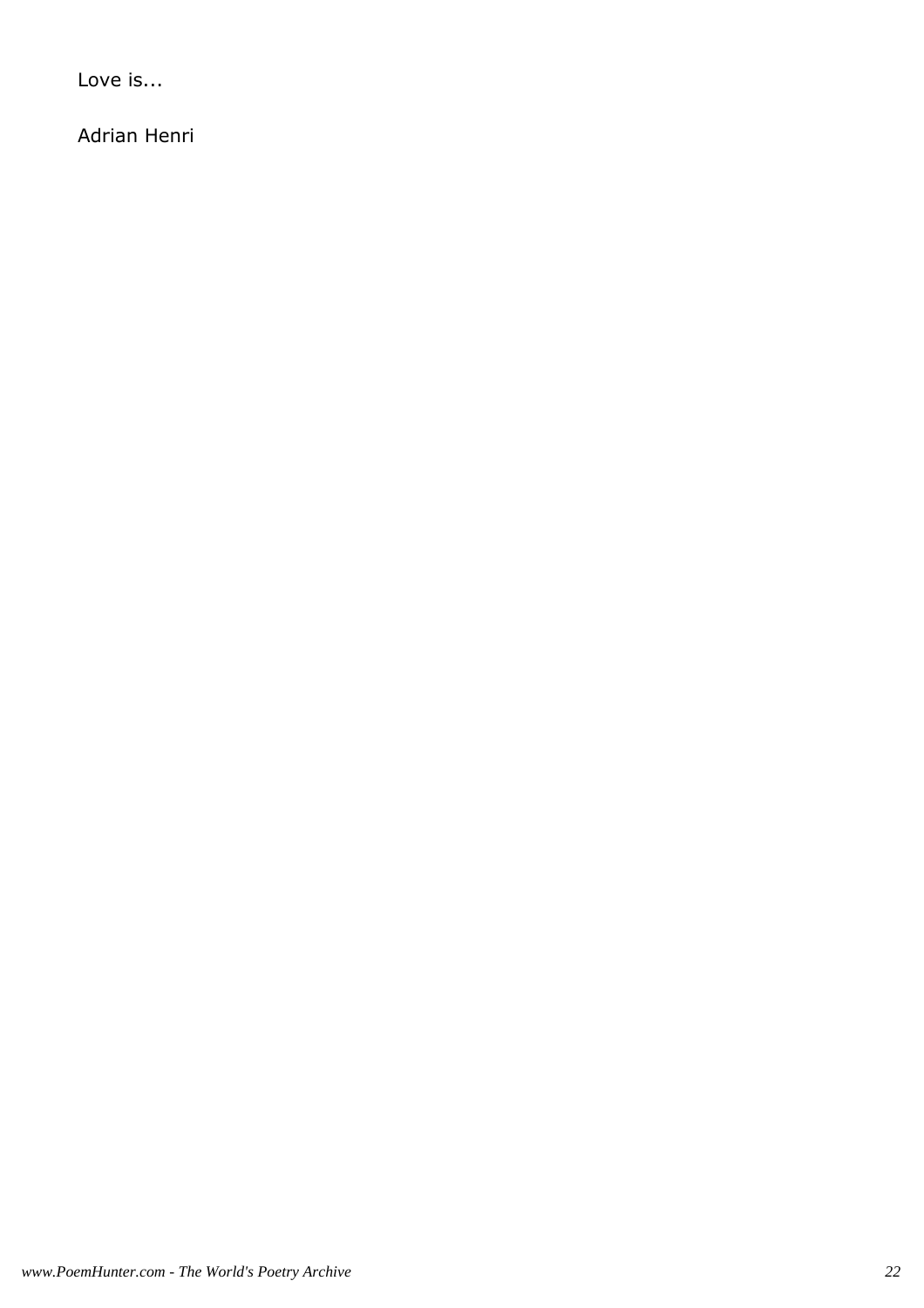# Love Poem/Colour Supplement

It was our first great war And after the first successful sortie Into the nomansgland between her thighs We waited anxiously every month for poppysellers to appear in her streets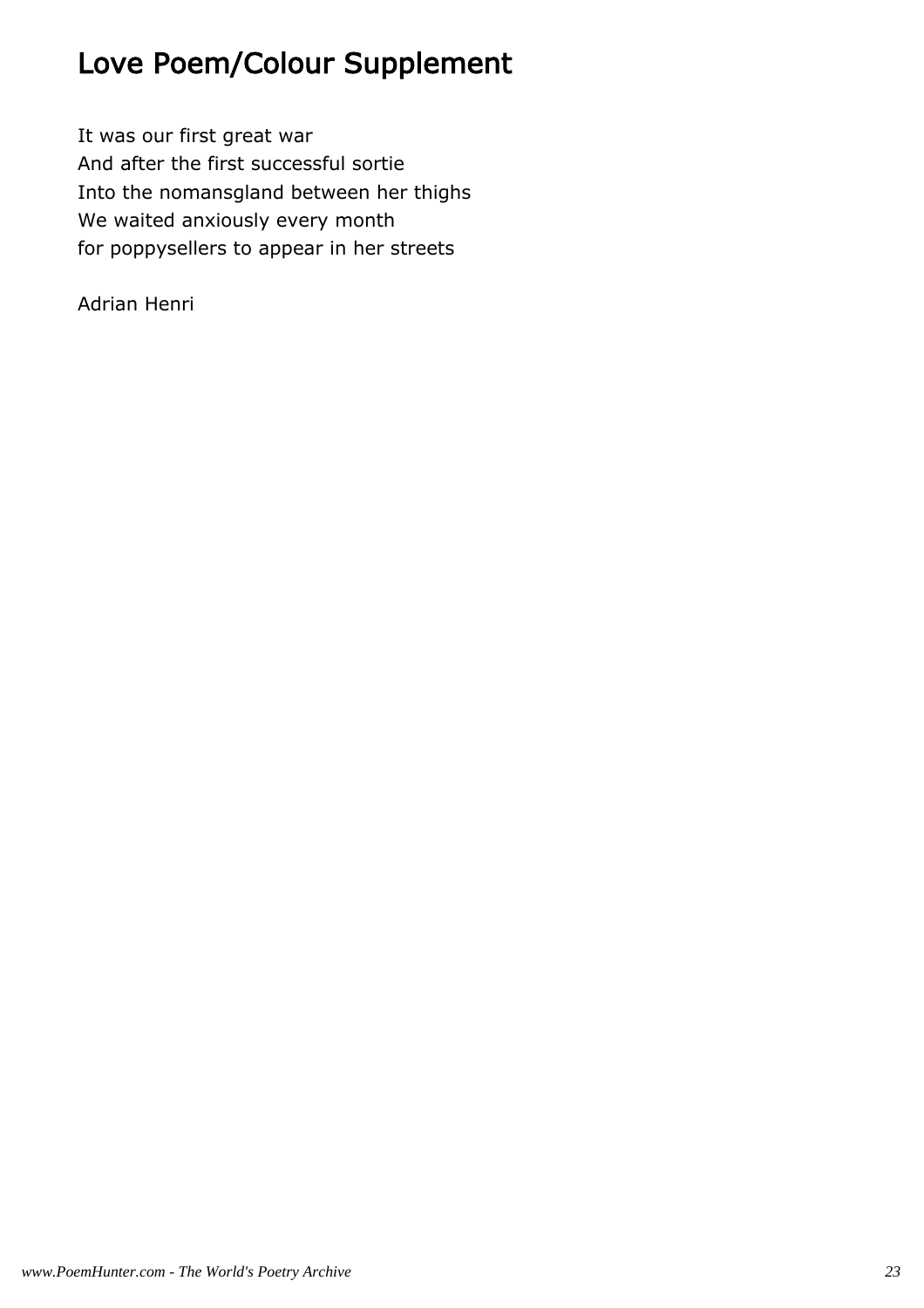# Me

if you weren't you, who would you like to be?

Paul McCartney Gustav Mahler Alfred Jarry John Coltrane Charlie Mingus Claude Debussy Wordsworth Monet Bach and Blake

Charlie Parker Pierre Bonnard Leonardo Bessie Smith Fidel Castro Jackson Pollock Gaudi Milton Munch and Berg

Belà Bartók Henri Rousseau Rauschenberg and Jasper Johns Lukas Cranach Shostakovich Kropotkin Ringo George and John

William Burroughs Francis Bacon Dylan Thomas Luther King H. P. Lovecraft T. S. Eliot D. H. Lawrence Roland Kirk

Salvatore Giuliano Andy Warhol Paul Uzanne Kafka Camus Ensor Rothko Jacques Prévert and Manfred Mann

Marx Dostoevsky Bakunin Ray Bradbury Miles Davis Trotsky Stravinsky and Poe

Danilo Dolci Napoleon Solo St John of the Cross and The Marquis de Sade

Charles Rennie Mackintosh Rimbaud Claes Oldenburg Adrian Mitchell and Marcel Duchamp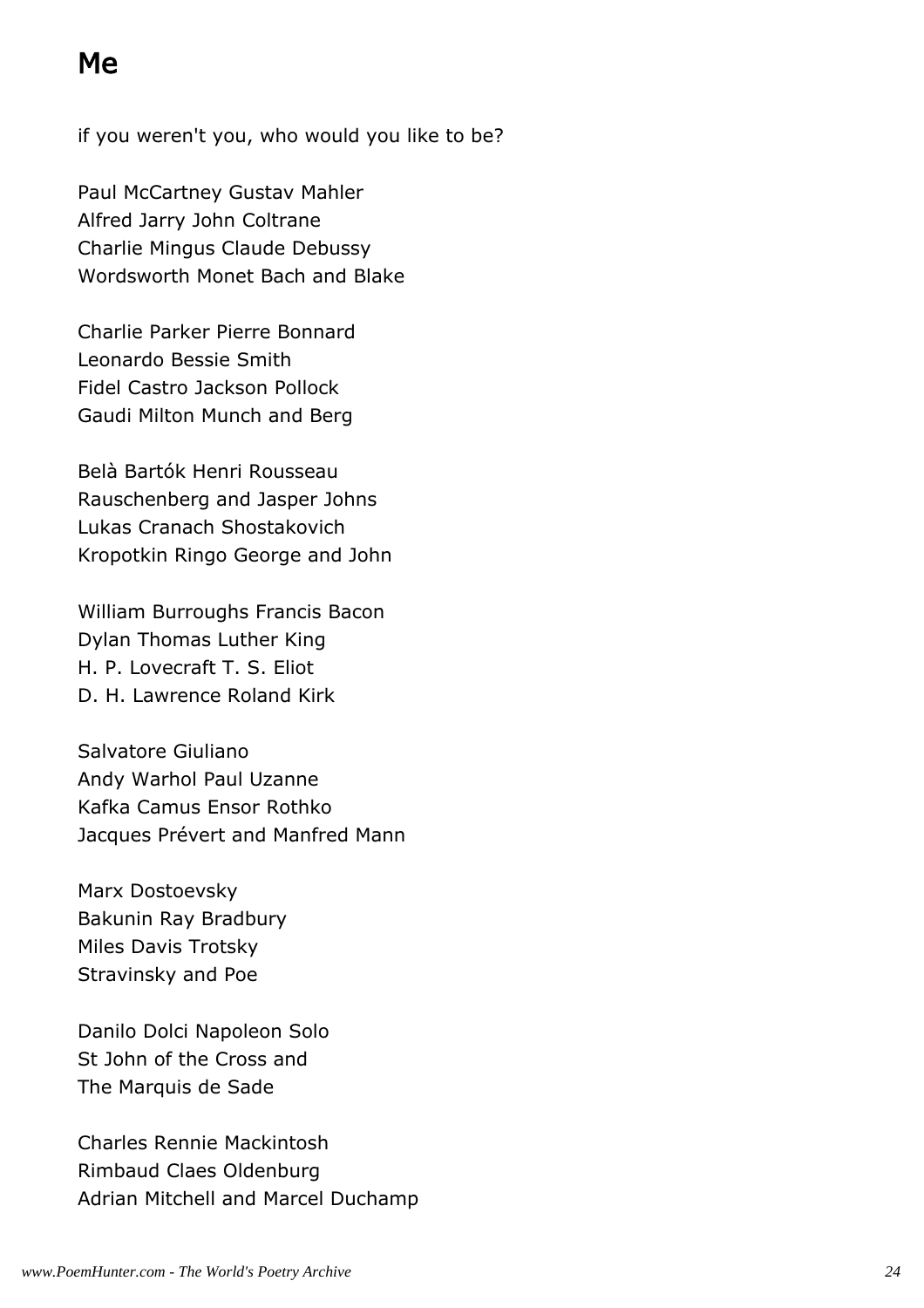James Joyce and Hemingway Hitchcock and Bunuel Donald McKinlay Thelonius Monk

Alfred, Lord Tennyson Matthias Grunewald Philip Jones Grifths and Roger McGough

Guillaume Apollinaire Cannonball Adderley René Magritte Hieronymus Bosch

Stéphane Mallarmé and Alfred de Vigny Ernst Mayakovsky and Nicolas de Stael Hindemith Mick Jagger Durer and Schwitters Garcia Lorca and last of all me.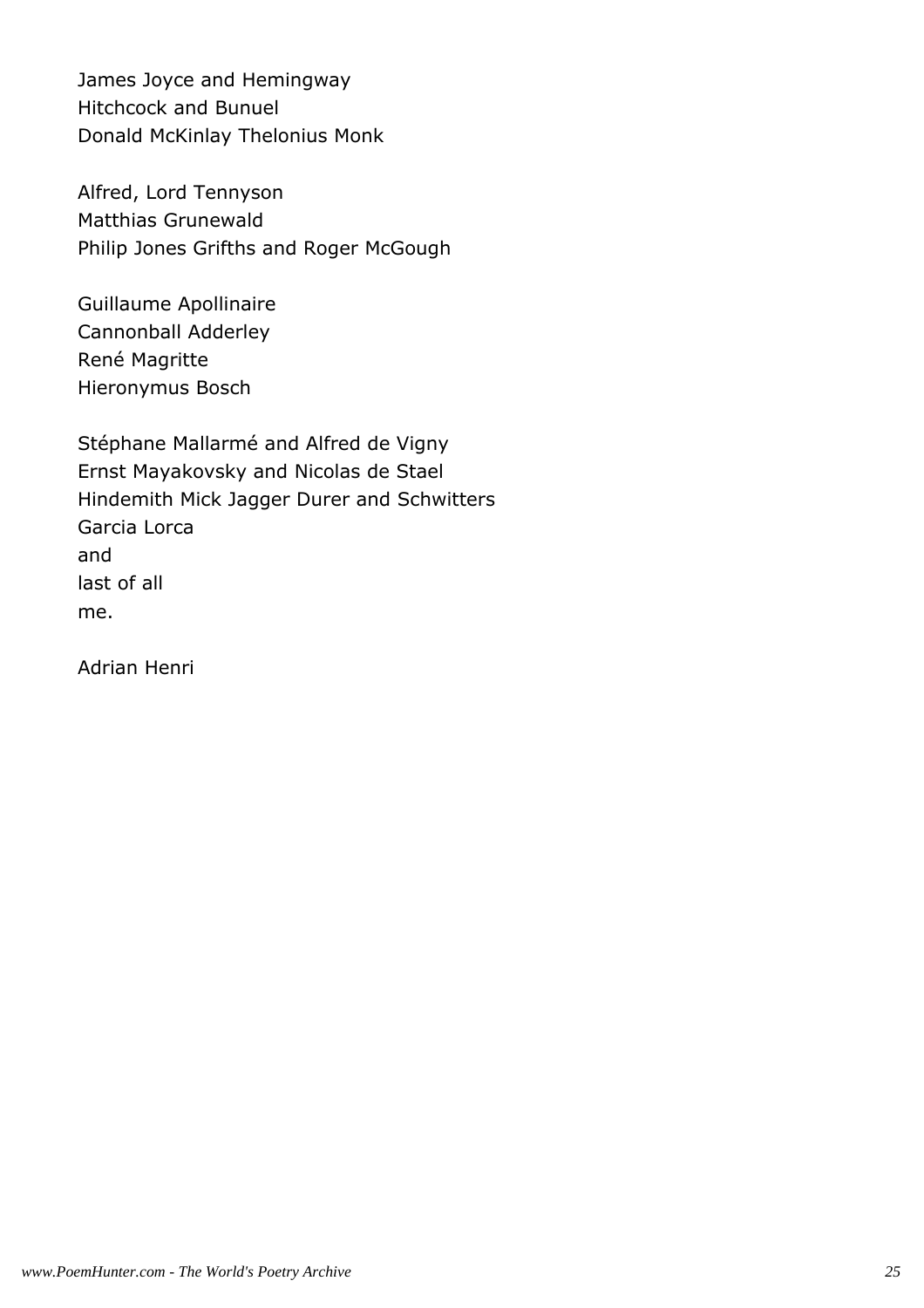# Mrs Albion You'Ve Got A Lovely Daughter (For Allen Ginsberg)

Albion's most lovely daughter sat on the banks of the Mersey dangling her landing stage in the water.

The daughters of Albion

Arriving by underground at Central Station Eating hot ecclescakes at the Pierhead Writing 'Billy Blake is fab' on a wall in Mathew St Taking off their navyblue schooldrawers and Putting on nylon panties ready for the night

The daughters of Albion See the moonlight beating down on them in Bebington Throw away their chewinggum ready for the goodnight kiss Sleep in the dinnertime sunlight with old men Looking up their skirts in St Johns Gardens Comb their darkblonde hair in suburban bedrooms Powder their delicate little nipples/wondering if tonight will be the night Their bodies pressed into dresses or sweaters Lavender at the Cavern or pink at the Sink

The daughters of Albion wondering how to explain why they didn't go home

The daughters of Albion Taking the dawn ferry to tomorrow Worrying about what happened Lacing up blue sneakers over brown ankles Fastening up brown stockings to blue suspenderbelts

Beautiful boys with bright red guitars In the spaces between the stars

Reelin' an' a-rockin' Wishin' an' a-hopin' Kissin' an' -prayin' Lovin' an' a-layin'

Mrs Albion you've got a lovely daughter.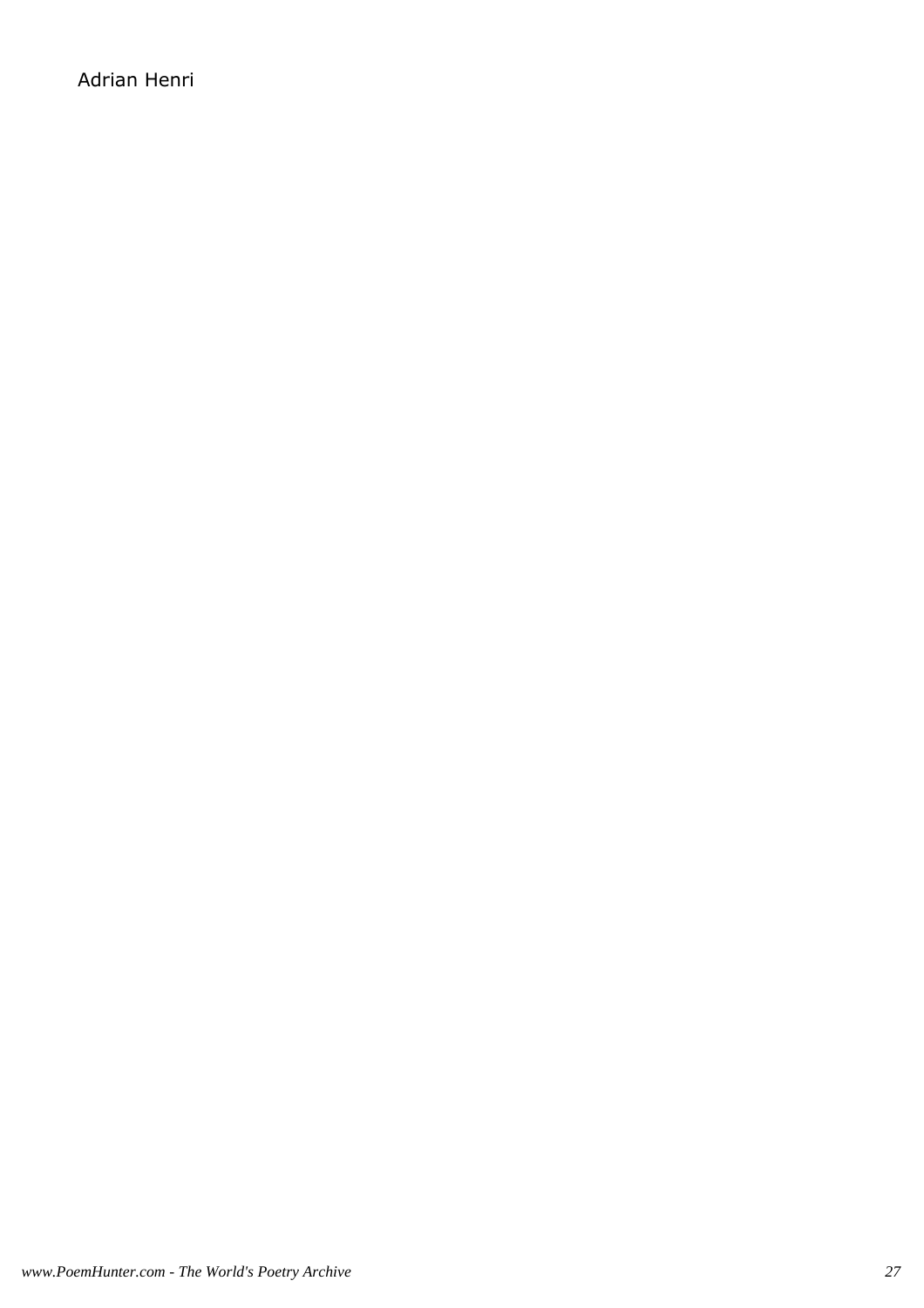### Nightsong

So we'll go no more a-raving So late into the night Though the heart be still as loving And the neonsigns so bright

Ate my breakfast egg this morning playing records from last night woke to hear the front door closing as the sky was getting light

No more fish-and-chips on corners Watching traffic going by No more branches under streetlamps No more leaves against the sky

No more blues by Otis Redding No more coffee no more bread No more dufflecoats for bedding No more cushions for your head

Though the night is daylight-saving And the day returns too soon Still we'll go no more a-raving By the light of the moon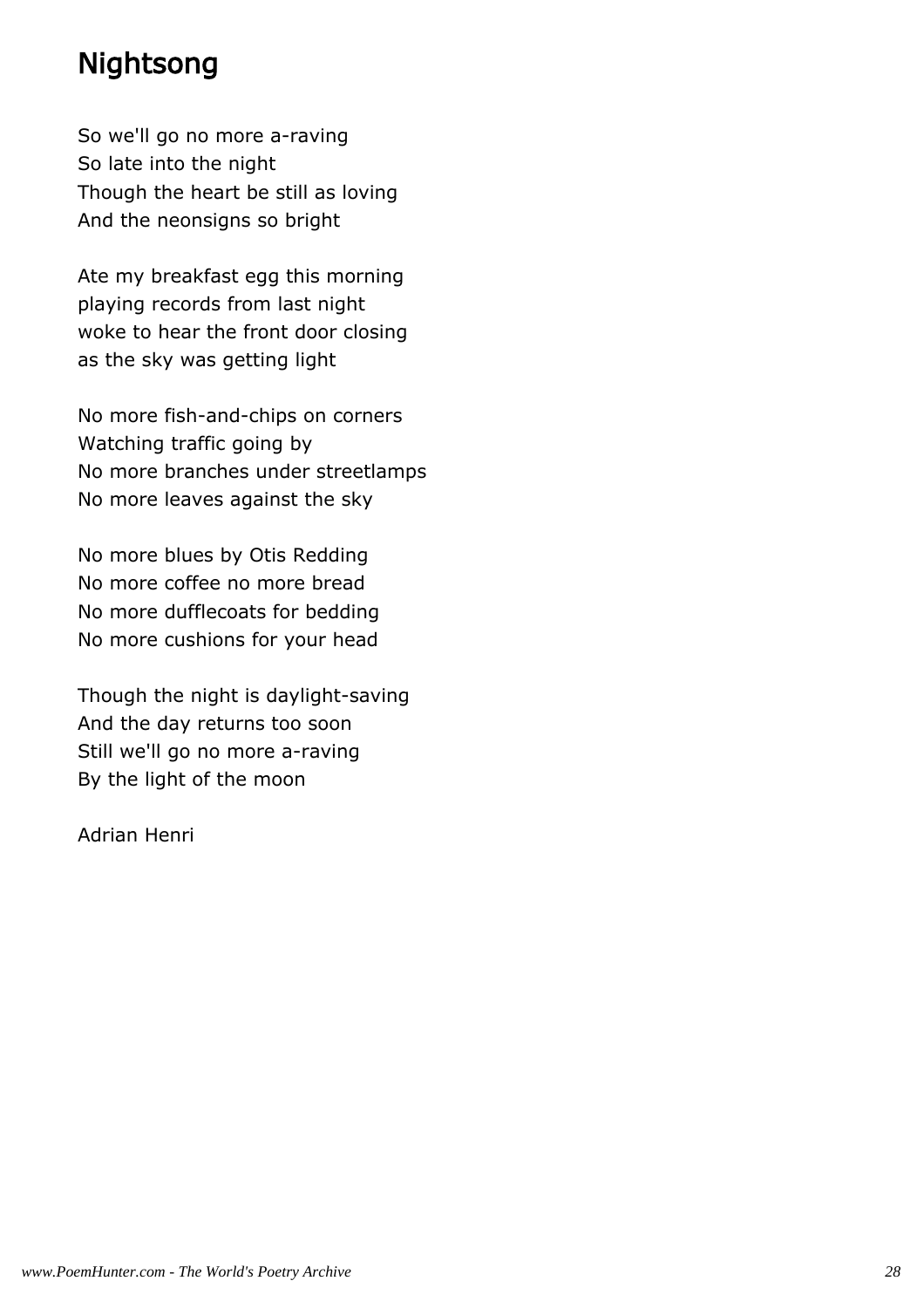# On The Late Late Massachers Stillbirths And Deformed Children A Smoother Lovelier Skin Job

The seven-day beauty plan: Avenge O Lord thy slaughter'd saints, whose bones Will cause up to I million deaths from leukaemia Forget not, in thy book record their groans Now for the vitally important step. Cream your face and neck a second time No American president world-famous for beauty creams responsible for the freedom and safety of so many young offenders TODAY'S MEN OF ACTION The Triple Tyrant Macmillan Kennedy Watkinson The West governments are satisfied as to the moral necessity to resume Racing from Newmarket EXTRA SPECIAL! Atmospheric testing: A test card is shown continuously from to a.m. until 15 minutes before slayn by the bloody Piemontese why pay higher fares? There is always trouble when President Kennedy the jovial gravel-voiced little sailor defends glamorous Olive Oyl from contamination of the atmosphere EXTRA MONEY their moans The Vales redoubled to the Hills Another fire blazes in the city of London AND ALL THAT JAZZ Do you draw your curtains with a walking-stick? The mutation was caused by a heavy dose of radiation received by the Mother at Hiroshima This baby's eyes and nose had merged into one misshapen feature in the middle of its forehead, lost 6' from Hips sufferers can now wear fashion stockings Early may fly the Babylonian wo followed by TOMORROW'S WEATHER The Epilogue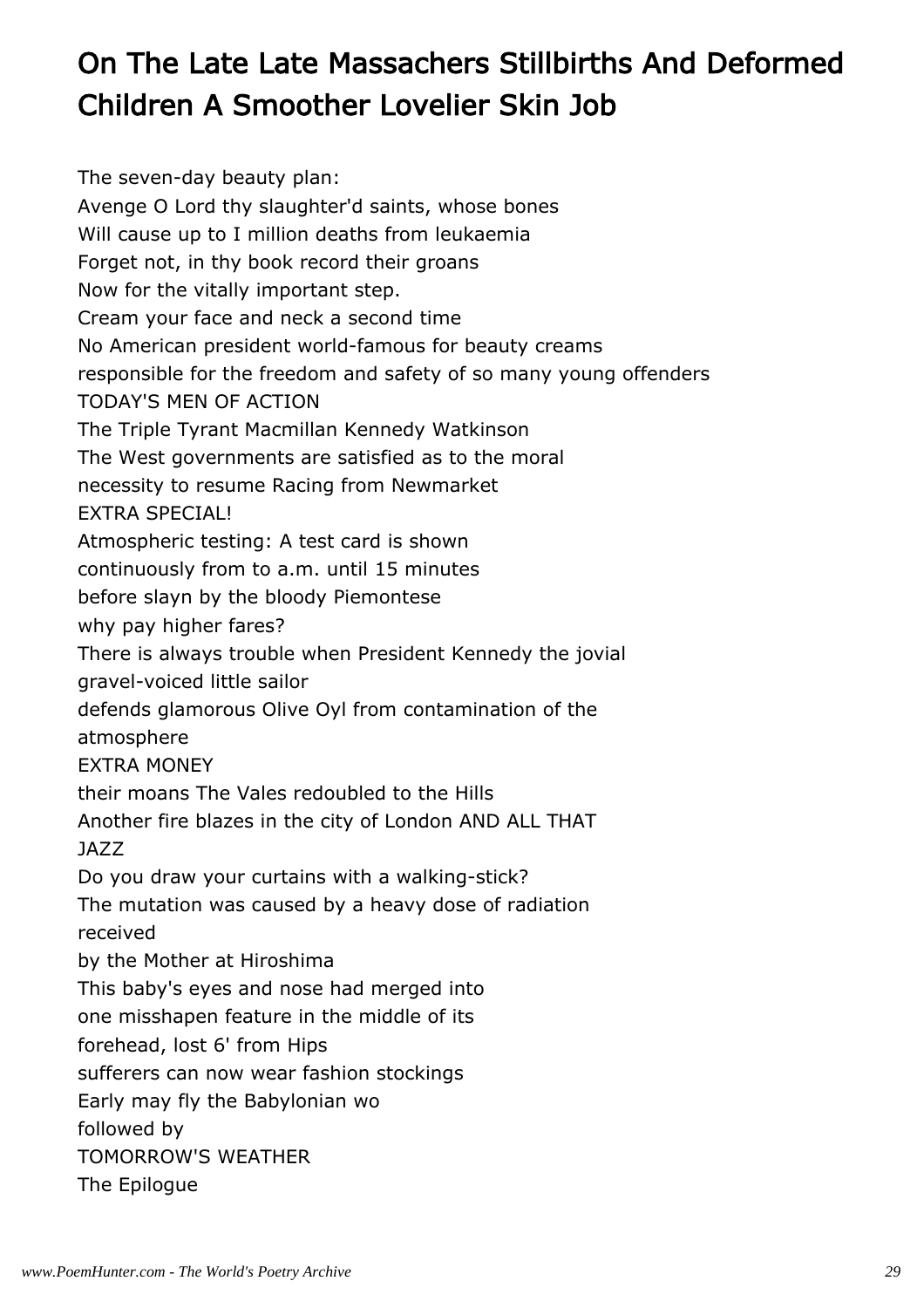close down.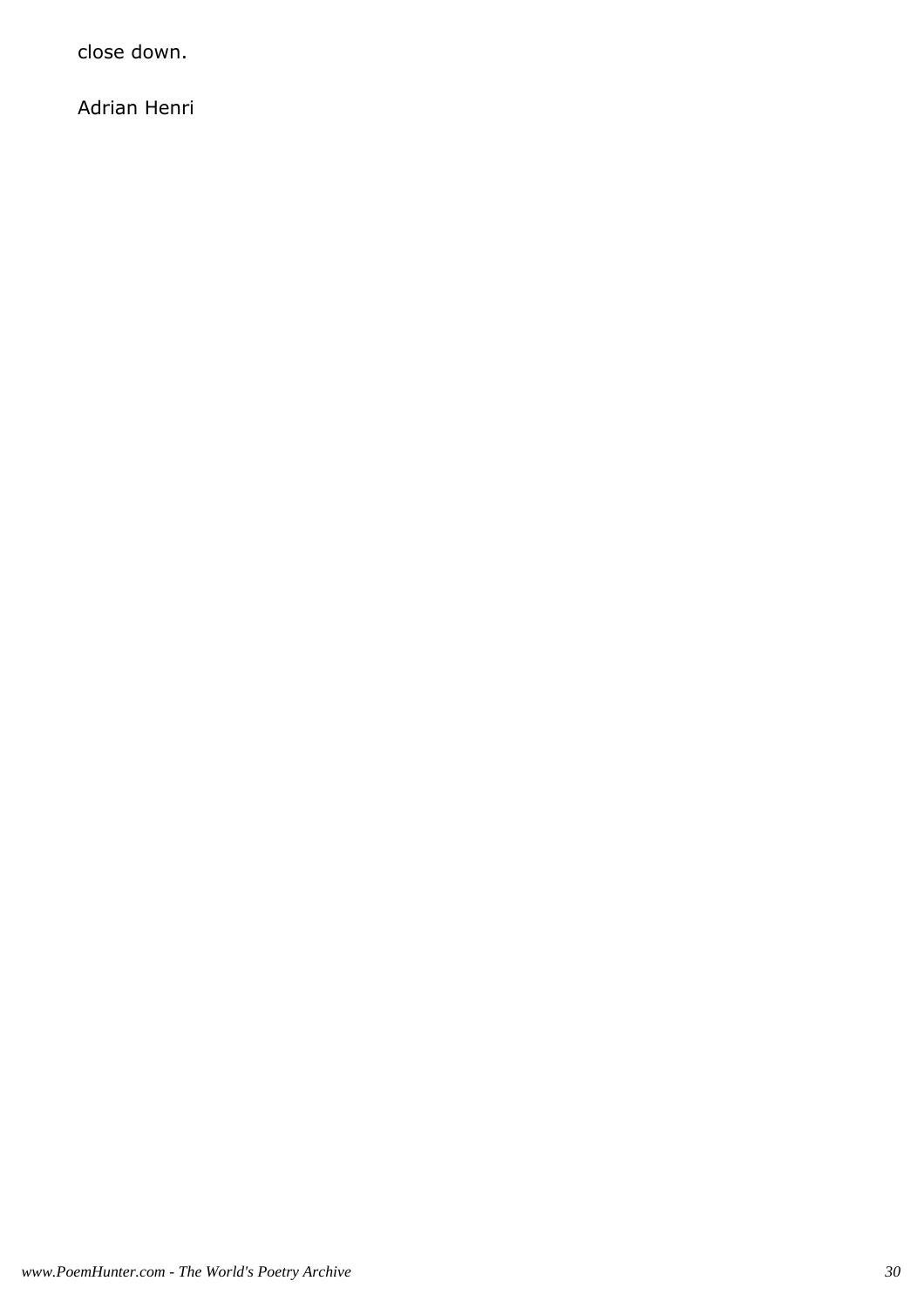### Pictures From An Exhibition

(Painting and Sculpture of a Decade 54-G4 Tate Gallery London April-June 1964) No. 54 Jean Dubuffet 'Déclinaison de la Barbe' 1. 1959 'as-tu cuilli les fleurs de la barbe?' Jean Dubuffet I wander the dark pebbles of your mind picking beardflowers.

No. 73 Joseph Cornell 'Hotel de l'Etoile' cool pillars of the hotel/in the night outside the stars are always so white/the sky is always so blue/silver moon waiting patiently.

No. 84 Mark Rothko 'Reds - No. 229 x957 **SCARLET ORANGE** ORANGE ORANGE **SCARLET CRIMSON SCARLET** 

No. 291 Robert Rauschenberg 'windward' 1963 printed oranges are painted painted oranges are painted Angry skyline over the gasworks A Hawk sits brooding inside a painted rainbow. Nos.  $10-13$  Josef Albers, Studies for 'Homage to the Square' 1961 – 2 look. see.

long ago.

now.

No. 314 Bernard Requichot 'Sans Titre Chasse de papiers choisis'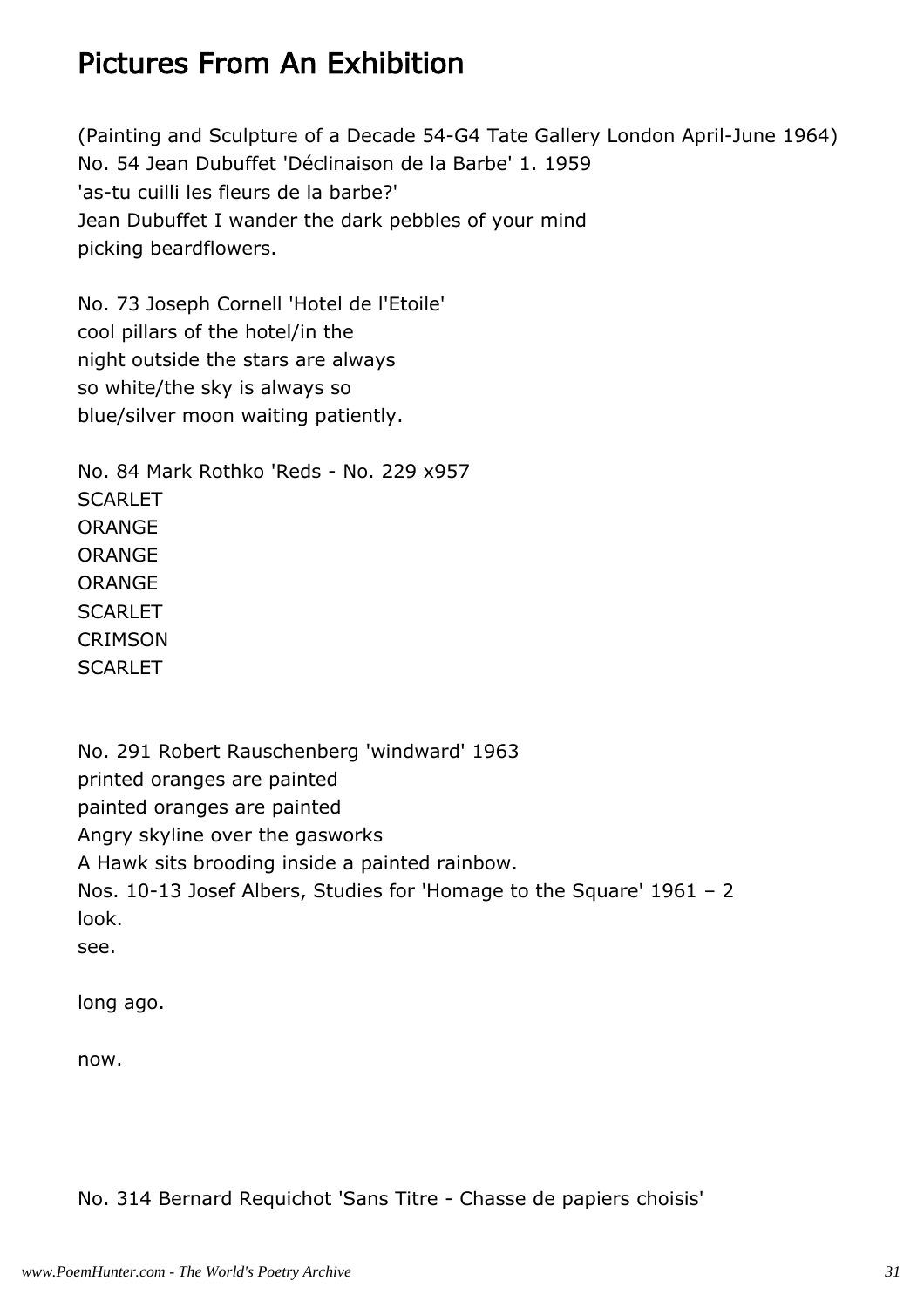chasse aux papillons: `Here Be Tygers' – the fruit in the tin has a thousand eyes.

No. 349 Jim Dine 'Black Bathroom No. 2' 1962 black splashes on the white walls interrupting the commercials TURN ON THE GLEAMING WHITE SINK AND POEMS COME OUT OF THE TAPS!

No. 139 Victor Vasarely 'Supernovae' 1959 - 61

| No. So Louise Nevelson 'Sky Cathedral III' 1960 |
|-------------------------------------------------|
| <b>Black</b>                                    |
| <b>Black</b>                                    |
| <b>Black</b>                                    |
| <b>Boxes</b>                                    |
| <b>Black</b>                                    |
| Light                                           |
| <b>Black</b>                                    |
| Moonlight                                       |
| <b>Black</b>                                    |
| <b>Emptiness</b>                                |
| <b>Black</b>                                    |
| Dust                                            |
| <b>Black</b>                                    |
| <b>Boxes</b>                                    |
| <b>Black</b>                                    |
| <b>Black</b>                                    |
| <b>Black</b>                                    |

No. 247 Richard Diebenkorn 'Ingleside' 1963

Look through the Supermarket window/up the highway the hill rises steeply/hoardings and magnolias bright in the sunlight/white walls black freeways traffic signs at intersections/green lawns dark hedges/colours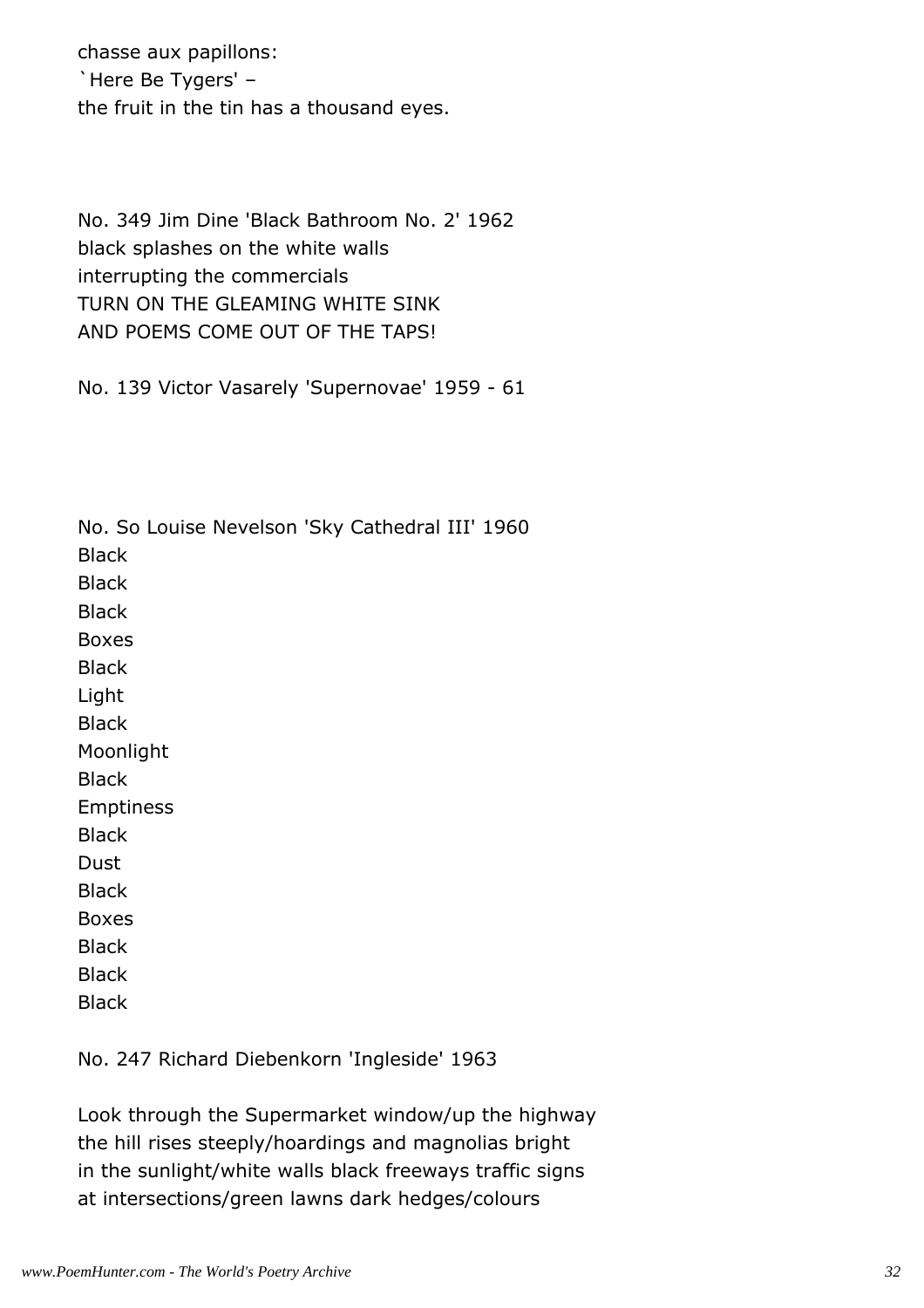clear and bright as the packets in your wire basket.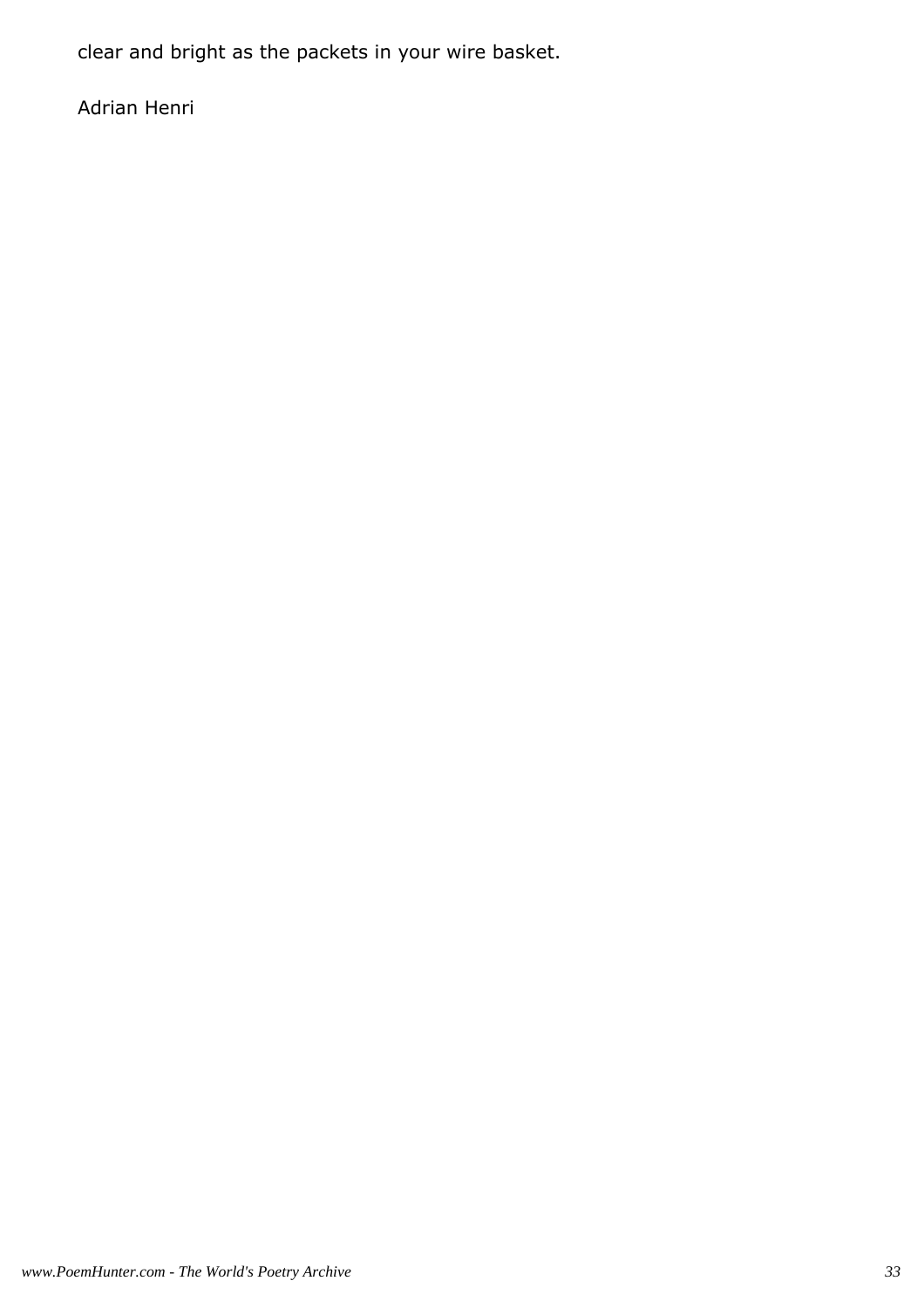# Poem For Roger Mcgough

A nun in a supermarket Standing in the queue Wondering what its like To buy groceries for two.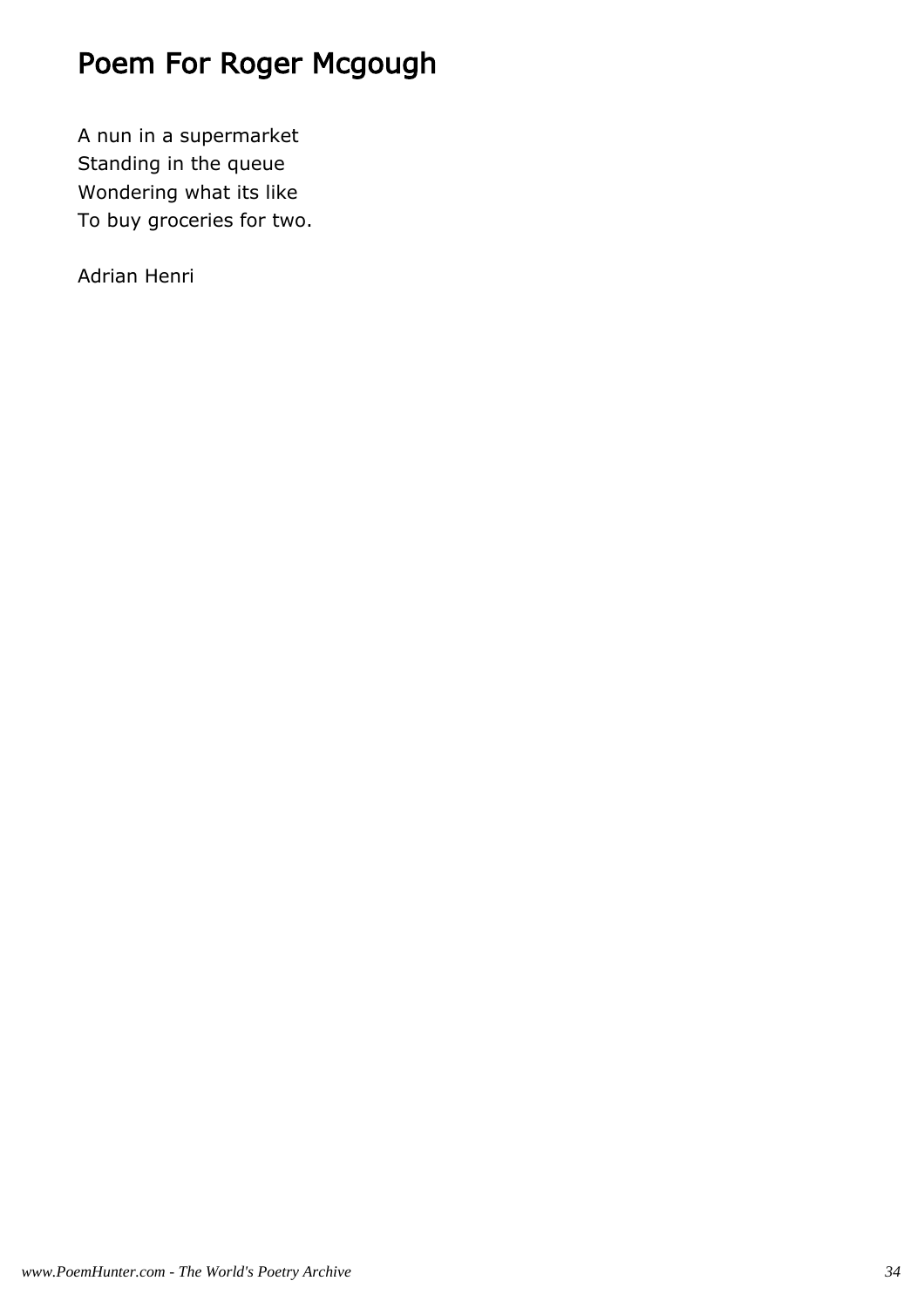# Poem In Memoriam T. S. Eliot

I'd been out the night before & hadn't seen the papers or the telly & the next day in a café someone told me you were dead And it was as if a favourite distant uncle had died old hands in the big strange room/new shiny presents at Christmas and I didn't know what to feel.

For years I measured out my life with your coffee spoons

Your poems on the table in dusty bed sitters Playing an L.P. of you reading on wet interrupted January afternoons

Meanwhile, back at the Wasteland: Maureen OHara in a lowcut dress staggers across Rhyl sandhills Lovers in Liverpool pubs eating passion fruit Reading Alfred de Vigny in the lavatory Opening an old grand piano and finding it smelling of curry THE STAR OF INDIA FOUND IN A BUS STATION Making love in a darkened room hearing an old woman having a fit on the landing The first snowflakes of winter falling on her Christmas poem for me in Piccadilly Gardens The first signs of spring in plastic daffodils on city counters

Lovers kissing Rain fallin

Dogs running

Night falling

And you `familiar compound spirit' moving silently down Canning St in a night of rain and fog.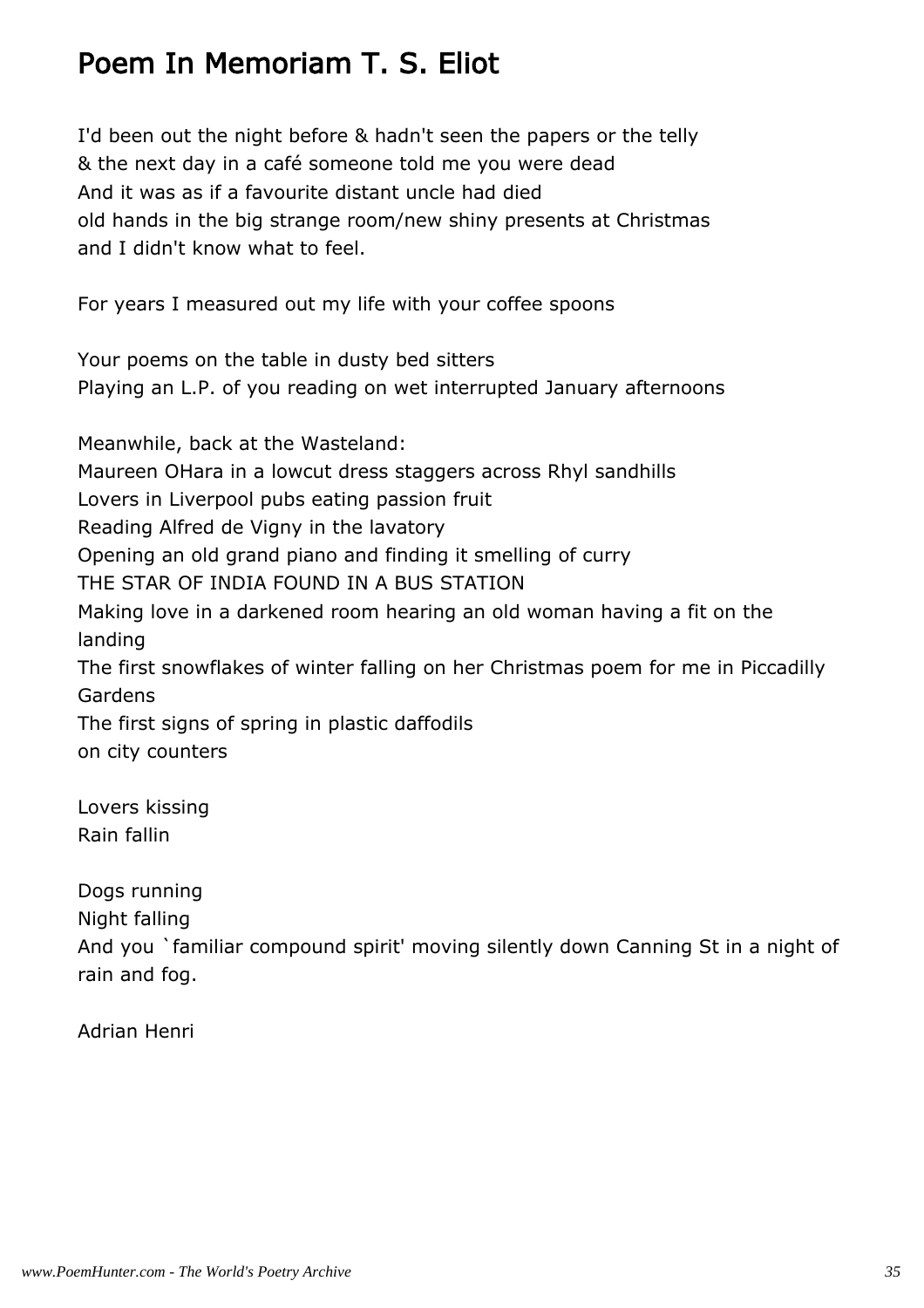# Song For A Beautiful Girl Petrol-pump Attendant On The Motorway

I wanted your soft verges But you gave me the hard shoulder..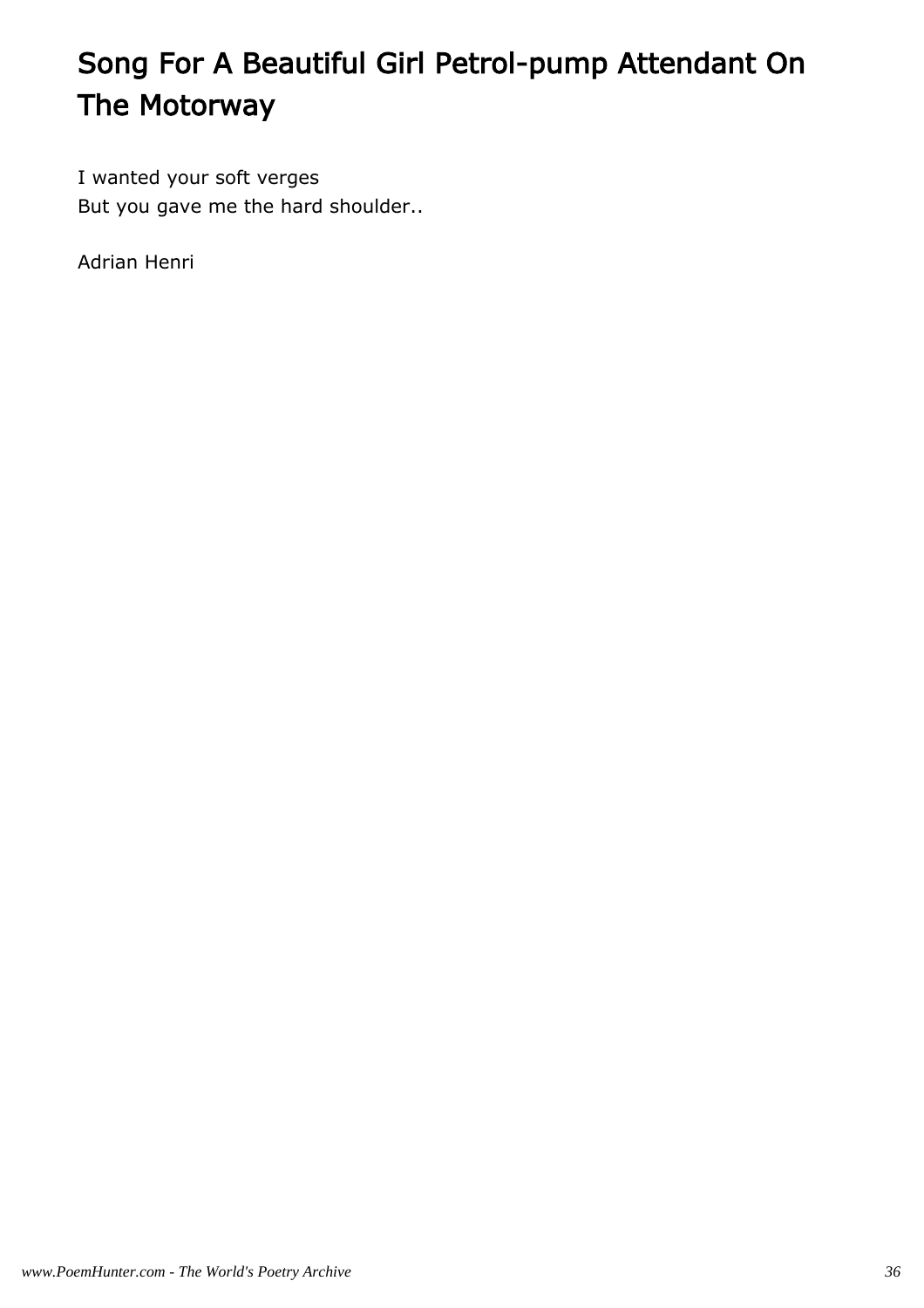# Song Of Affluence Or I Wouldn'T Leave My 8-roomed House For You

I wouldn't leave my little 8-roomed house for you I've got one missus and I don't want two

I love you baby but you must understand That feeling you's fine and kissing you's grand But I wouldn't leave my little wooden wife for you

Water tastes fine but money tastes sweeter I'd rather have a fire than a paraffin heater And I wouldn't change my little 8-roomed life for you.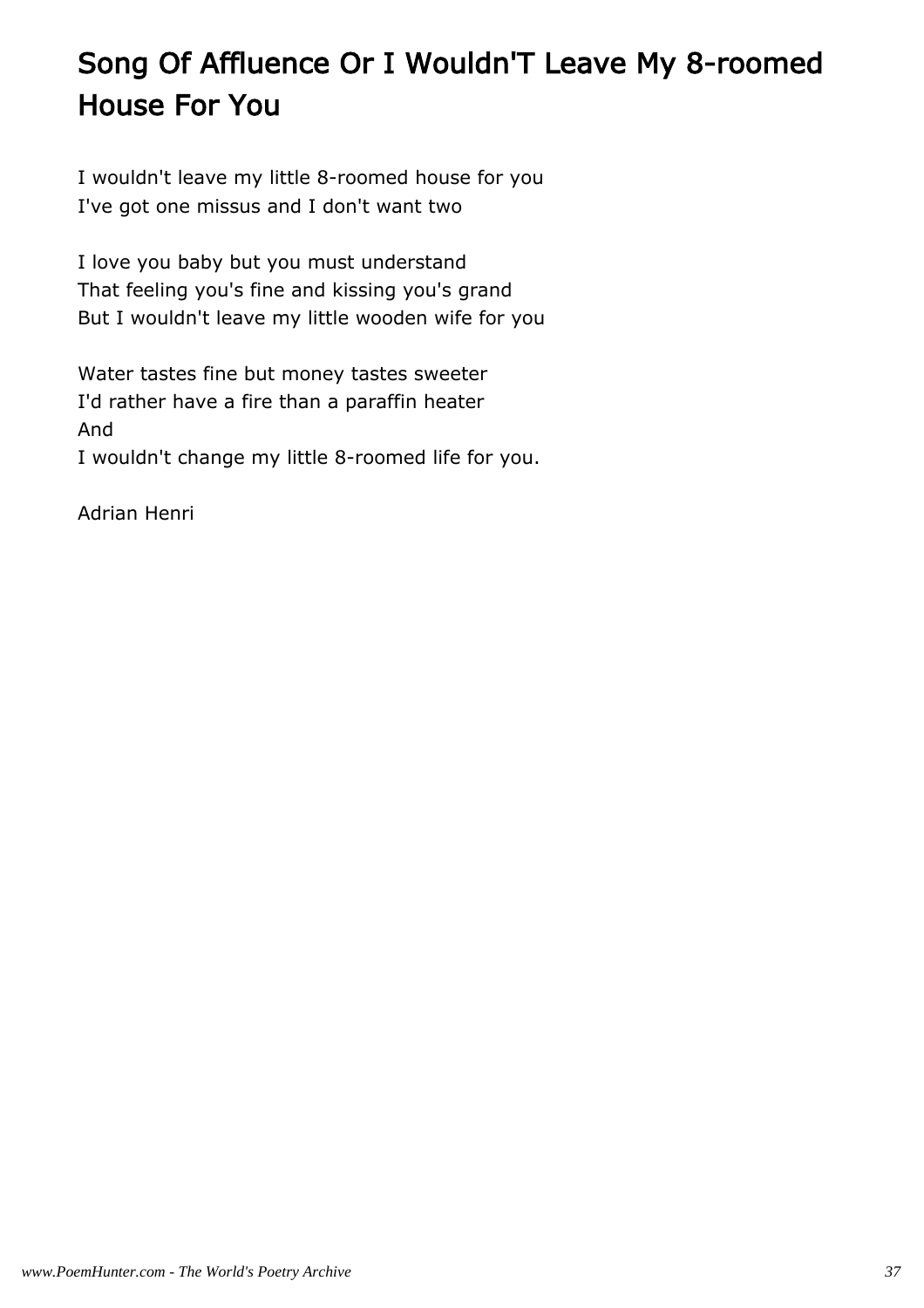# The Blazing Hat, Part Two

This is the morning that we burnt a cardboard hat flames licking the inside of the brim This is the morning that the thunder hung like great black flags over the city stirred by gusts of wind This is the morning that they opened a new motorway leading from my house to yours This is the morning that I decided I wasn't getting enough roughage and went on a diet of broken milk bottles This is the morning that Death left her cloak behind after the party This is the morning that a beautiful schoolgirl woke me with a cup of coffee in a vision This is the morning that we saw words written on water This is the morning that beautiful girls with Renaissance faces played Hindemith records at dawn This is the morning after the night before This is the morning after the night had strewn Canning Street with purple toilet rolls This is the morning that we saw a  $q$ -year-old boy whipping an imaginary blonde lovely This is the morning that Death was a letter that was never scented This is the morning that the poet reached out for the rolled-up Financial Times followed by a dreadful explosion This is the morning that you woke up 50 miles away seeing sunlight on the water and didn't think of me This is the morning that I bought 16 different kinds of

artificial lilies-of-the-valley

all of them smelling of you

This is the morning that we sat and talked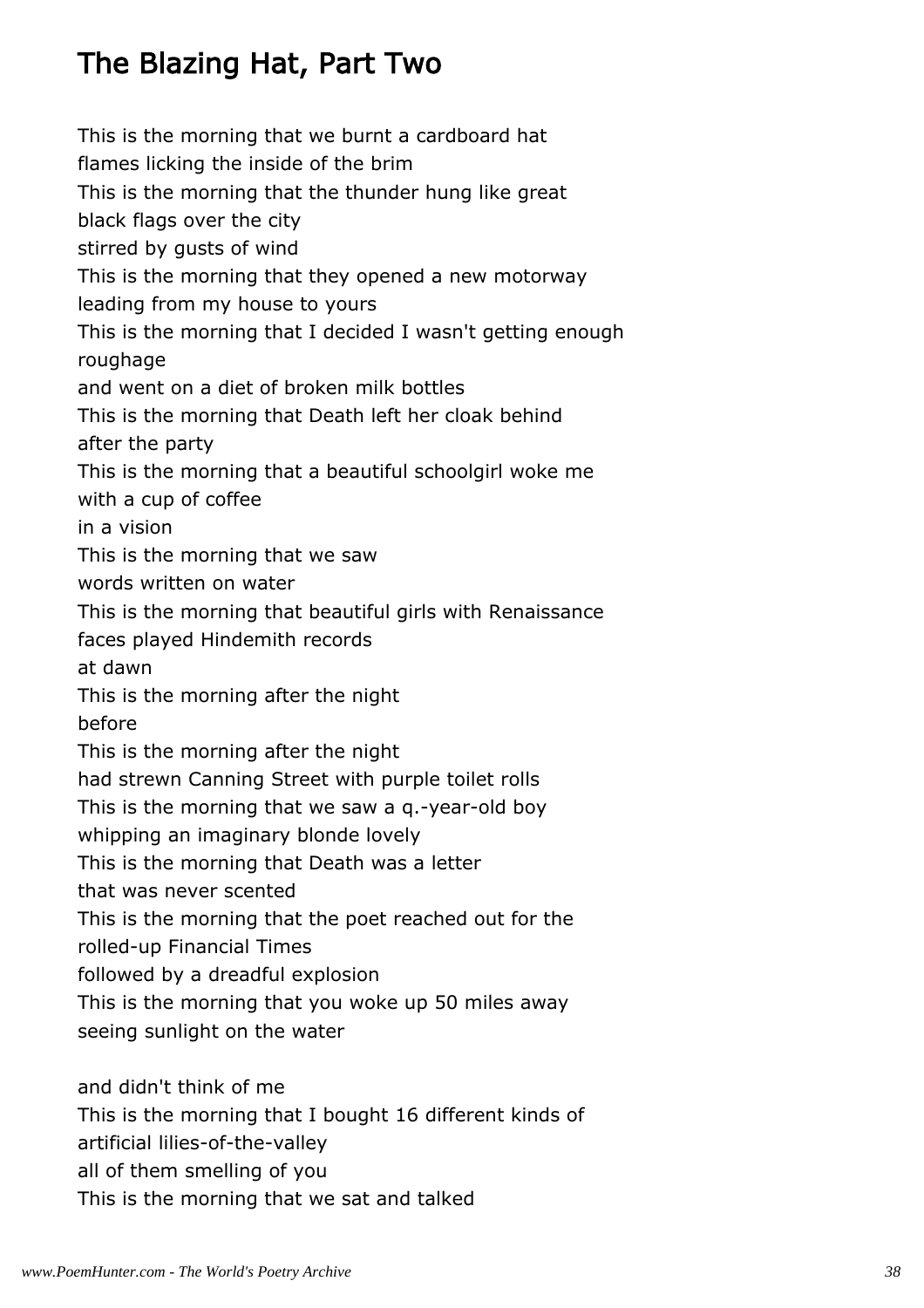by the embers of the blazing hat.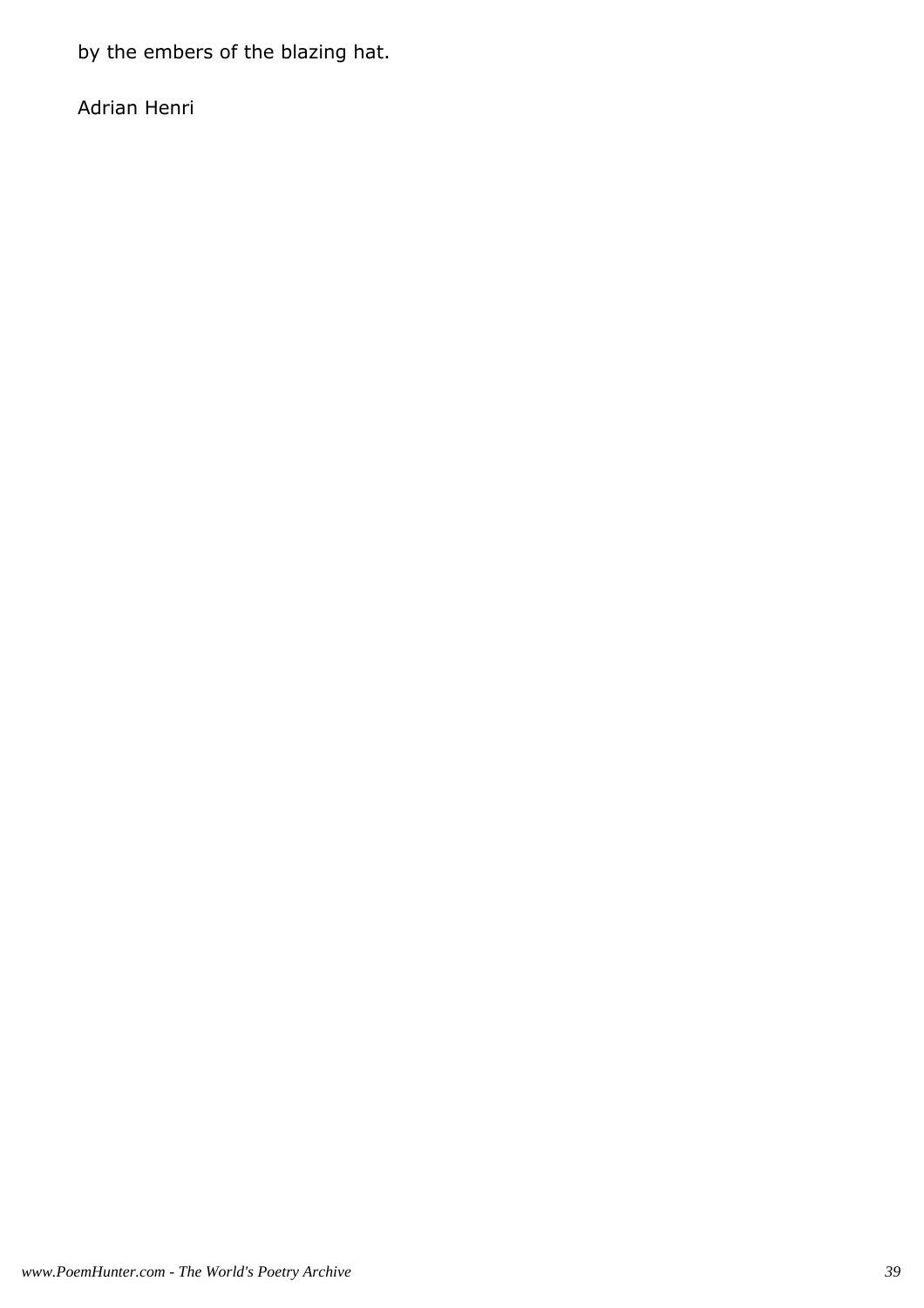# The New `our Times' (For Mix Fénéon)

#### 1

At 3 p.m. yesterday, a Mr Adolphus Edwards, a Jamaican immigrant, was pecked to death by a large Bronze Eagle in Upper Parliament St. A U.S. State Dept. spokesman said later, `We have no comment to make as of this time.'

#### 2

Police-Constable George Williams, who was partially blinded by a 15 lb. jelly baby thrown at a passing pop singer, is to be retired on half-pension.

#### 3

Bearded Liverpool couple put out of misery in night by drip oil heater, court told.

#### 4

A certain Mrs Elspeth Clout, of Huyton, was killed by an unidentified falling object. It was thought to be a particularly hard stool evacuated from the toilet of a passing aeroplane.

#### 5

2 chip-shop proprietors were today accused of selling human ears fried in batter. One of them said `We believe there is room for innovation in the trade:

#### 6

Fatality in Kardomah bomb outrage: Waitress buried Alive under two thousand Danish pastries.

\*(a free 1960s Liverpool version of Fénéon's great `Our Times'.)

#### 7

At the inquest on Paul McCartney, aged 21, described as a popular singer and guitarist, P.C. Smith said, in evidence, that he saw one of the accused, Miss Jones, standing waving bloodstained hands shouting `I got a bit of his liver.'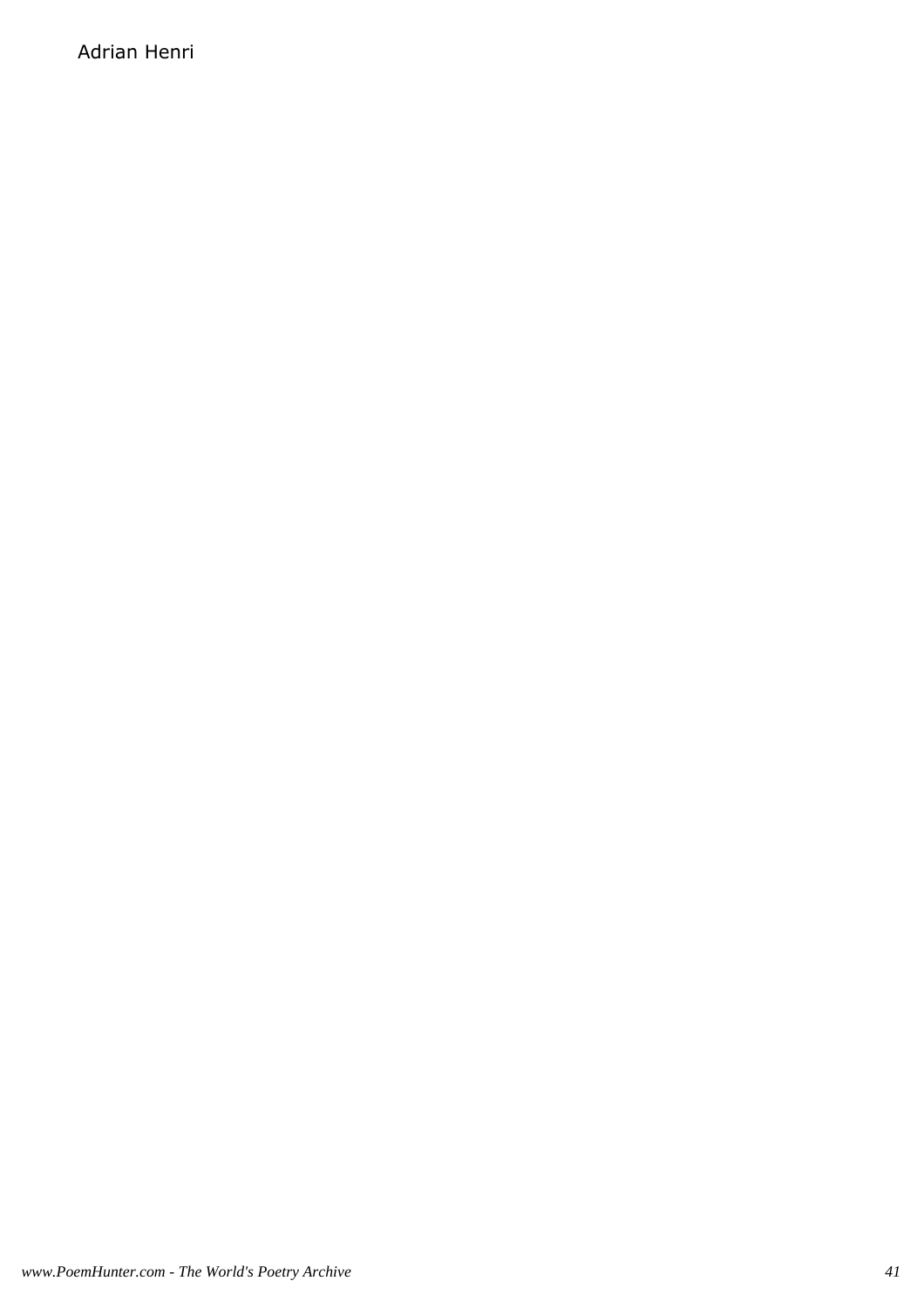# Tonight At Noon (For Charles Mingus And The Clayton Squares)

Tonight at noon Supermarkets will advertise 3d EXTRA on everything Tonight at noon Children from happy families will be sent to live in a home Elephants will tell each other human jokes America will declare peace on Russia World War I generals will sell poppies in the streets on November 11th The first daffodils of autumn will appear When the leaves fall upwards to the trees

Tonight at noon Pigeons will hunt cats through city backyards Hitler will tell us to fight on the beaches and on the landing fields A tunnel full of water will be built under Liverpool Pigs will be sighted flying in formation over Woolton and Nelson will not only get his eye back but his arm as well White Americans will demonstrate for equal rights in front of the Black House and the Monster has just created Dr Frankenstein

Girls in bikinis are moonbathing Folksongs are being sung by real folk Artgalleries are closed to people over 21 Poets get their poems in the Top 20 Politicians are elected to insane asylums There's jobs for everyone and nobody wants them In back alleys everywhere teenage lovers are kissing in broad daylight

In forgotten graveyards everywhere the dead will quietly bury the living and You will tell me you love me Tonight at noon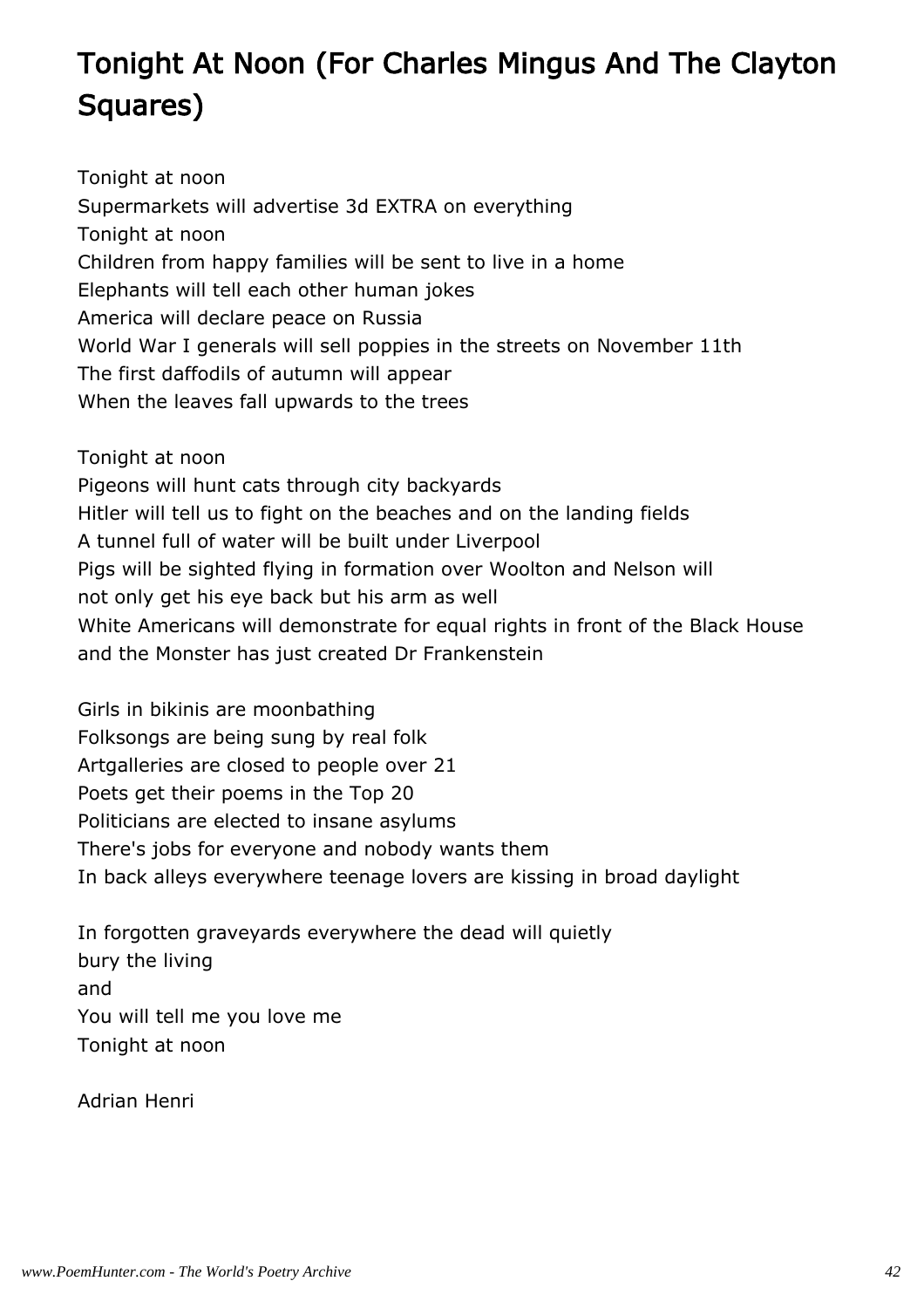### Where'Er You Walk

`Where'er you walk Cool gales shall fan that glade'

The Pierhead where you walked will be made a park restricted to lovers under 27 Peasants will be found merrymaking after the storm in Canning St where you walked The station where we first arrived at night Will be preserved for the nation With the echo of your footsteps still sounding in the empty roof

`Where'er you tread The Blushing flower shall rise'

The alleyway where we read poems to dustbins after closing time The kitchens where we quarrelled at parties The kitchen where two strangers first kissed at a party full of strangers The ticket barrier where we said goodnight so many times The cobblestones in front of the station The pub where the kindly old waiter Always knows what we want to drink - ALL SHALL BURST INTO BLOOM SPROUTING FLOWERS BRIGHTER THAN PLASTIC ONES IN WOOLWORTHS Daffodils and chrysanthemums, rhododendrons and snowdrops, tulips and roses cobblestones bursting with lilies-of-the-valley

`And all things flourish'

Whole streets where you walk are paved with soft grass so the rain will never go through your shoes again Zebra crossings made of lilies Belisha beacons made of orange blossom Bus stops huge irises Traffic lights made of snapdragons `Trees where you sit Shall crowd into a shade'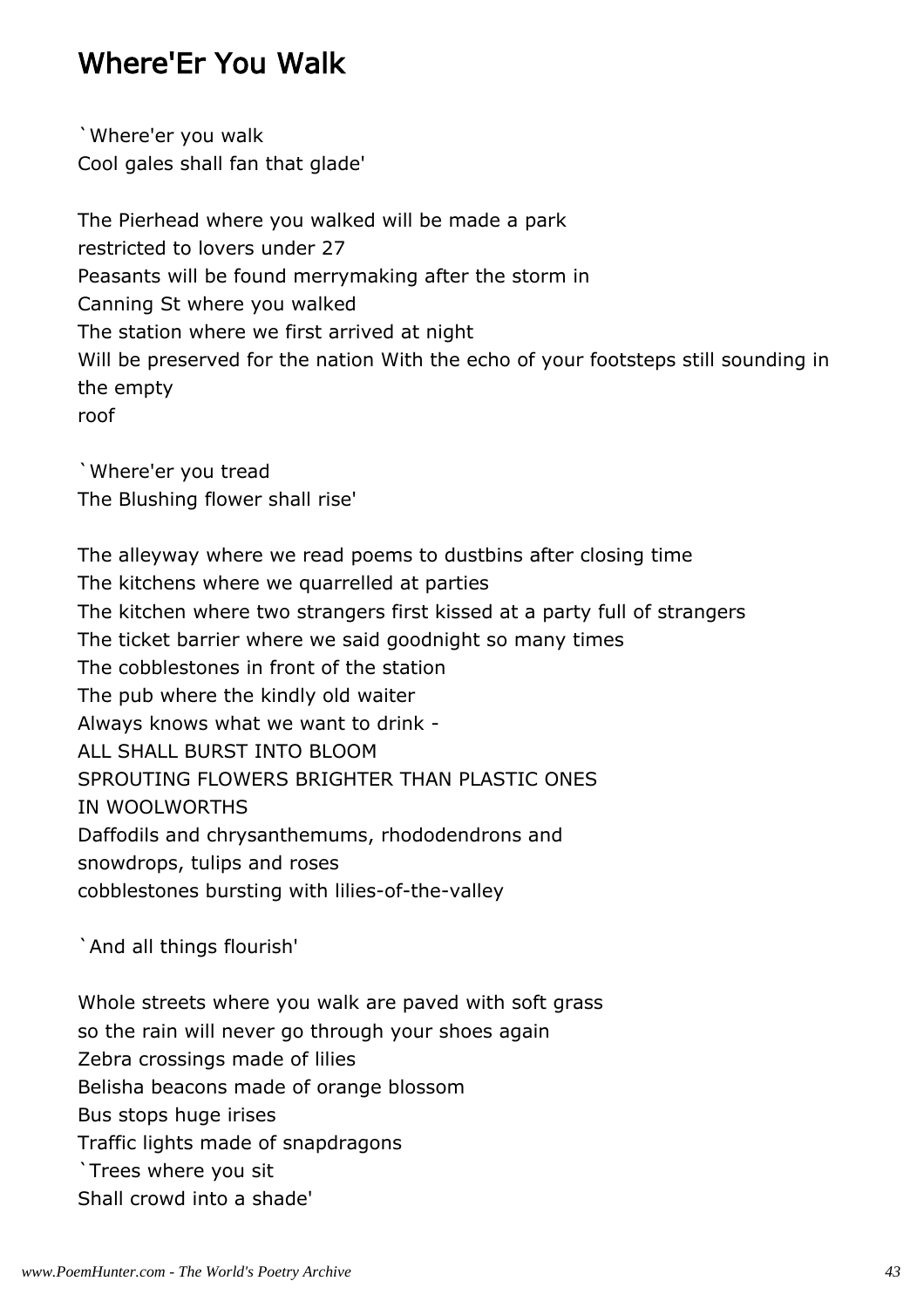even in Piccadilly

stations covered in flowers yellow like the paint you once got in your hair

Oak trees growing everywhere we've kissed

Will still be there when I've forgotten what you look like

And you don't remember me at all

Copies of your letters to me on blue paper

Written on the sky by an aeroplane over all the cities of England

Copies of your poems stamped on eggs instead of lions We will walk forever in the darkness under fern leaves

`Trees where you sit shall crowd into a shade'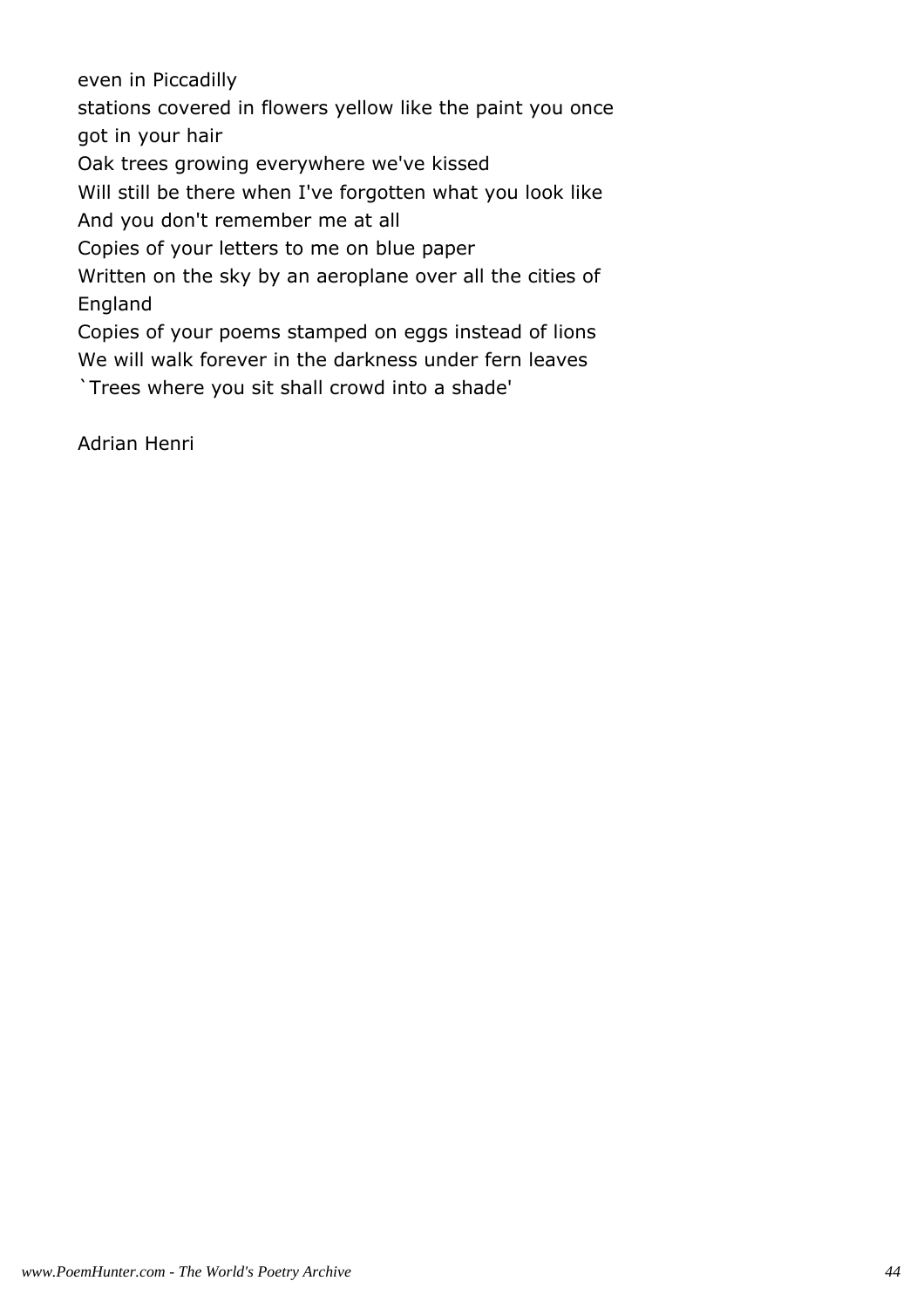### Wild West Poems

Noon

2 tall gunmen walking slowly towards each other down Mathew St.

And then he grabbed her (for Leiber/Stoller and the Coasters) And then He tied her up And then He lit the fuse to the dynamite And then And then AND THEN ALONG CAME JONES . .

William H. Bonney alias Billy the Kid hitches his horse to a parking meter strides through the swing doors into Yates Wine Lodge. Barmaids slowly back away from the counter. Drunks rush out into Charlotte Street. He drinks a glass of Aussie White and strides out, silent as he came.

POEM FOR BLACK BART TO LEAVE BEHIND ON A STAGE COACH

I hope you ladies ain't afraid Of the wicked man who made this raid But I'm like nature quick and cruel Believe me, gals, I need them jewels.

The Daltons riding down Church Street/Bullets ricochet off street signs/windows full of cardboard Walkers bottles shatter/Bob Grat Emmett thunder across traffic lights at red/hoof beats die away clattering down Lord Street.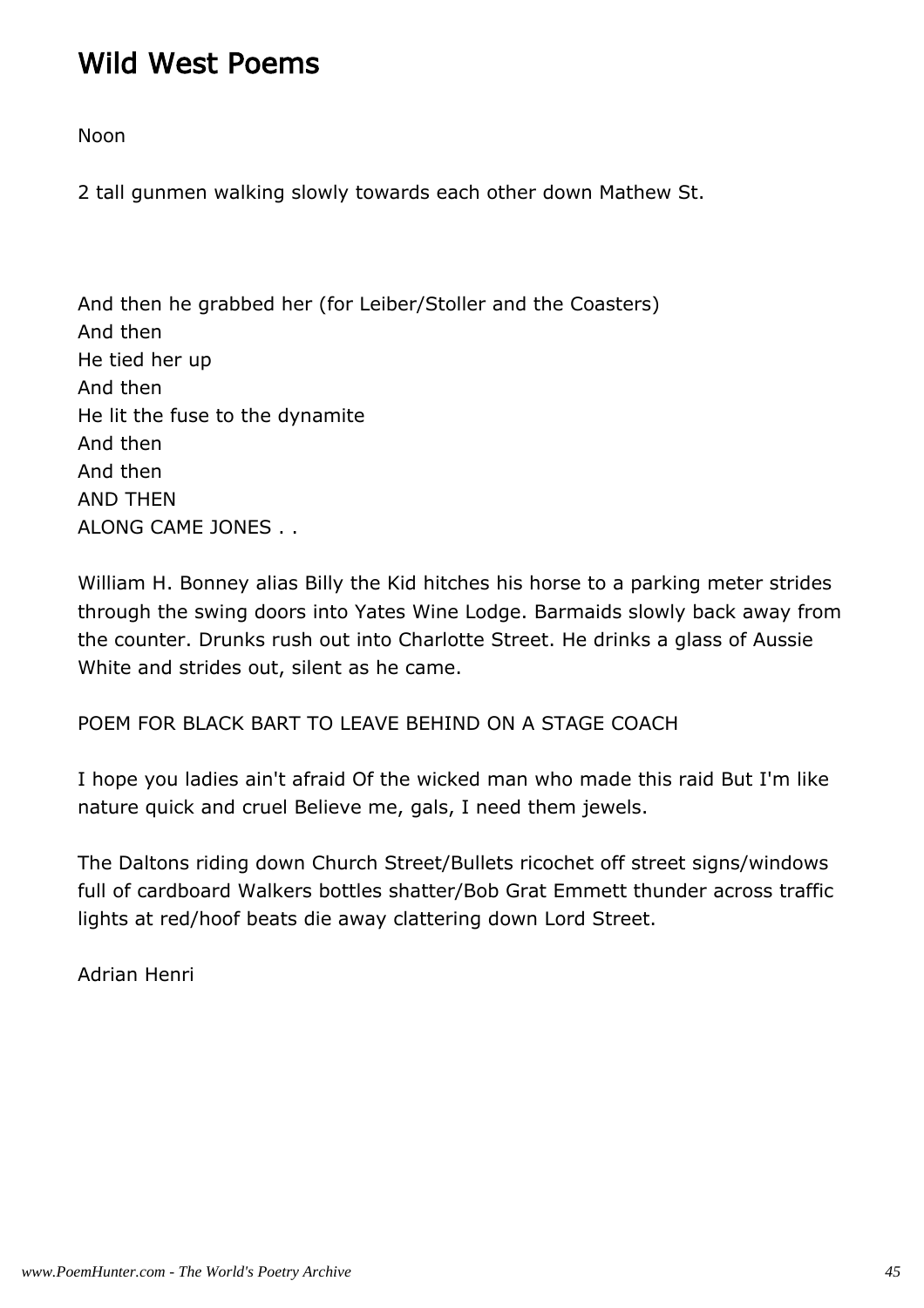# Without You

Without you every morning would feel like going back to work after a holiday, Without you I couldn't stand the smell of the East Lancs Road,

Without you ghost ferries would cross the Mersey manned by skeleton crews, Without you I'd probably feel happy and have more money and time and nothing to do with it,

Without you I'd have to leave my stillborn poems on other people's doorsteps, wrapped in brown paper,

Without you there'd never be sauce to put on sausage butties,

Without you plastic flowers in shop windows would just be plastic flowers in shop windows,

Without you I'd spend my summers picking morosley over the remains of train crashes,

Without you white birds would wrench themselves free from my paintings and fly off dripping blood into the night,

Without you green apples wouldn't taste greener,

Without you Mothers wouldn't let their children play out after tea,

Without you every musician in the world would forget how to play the blues,

Without you Public Houses would be public again,

Without you the Sunday Times colour suppliment would come out in black-andwhite,

Without you indifferent colonels would shrug their shoulders and press the button,

Without you they's stop changing the flowers in Piccadilly Gardens,

Without you Clark Kent would forget how to become Superman,

Without you Sunshine Breakfast would only consist of Cornflakes,

Without you there'd be no colour in Magic colouring books,

Without you Mahler's 8th would only be performed by street musicians in derelict houses,

Without you they'd forget to put the salt in every packet of crisps,

Without you it would be an offence punishable by a fine of up to £200 or two

months' imprisonment to be found in possession of curry powder,

Without you riot police are massing in quiet sidestreets,

Without you all streets would be one-way the other way,

Without you there'd be no one to kiss goodnight when we quarrel,

Without you the first martian to land would turn round and go away again,

Without you they'd forget to change the weather,

Without you blind men would sell unlucky heather,

Without you there would be

no landscapes/no stations/no houses